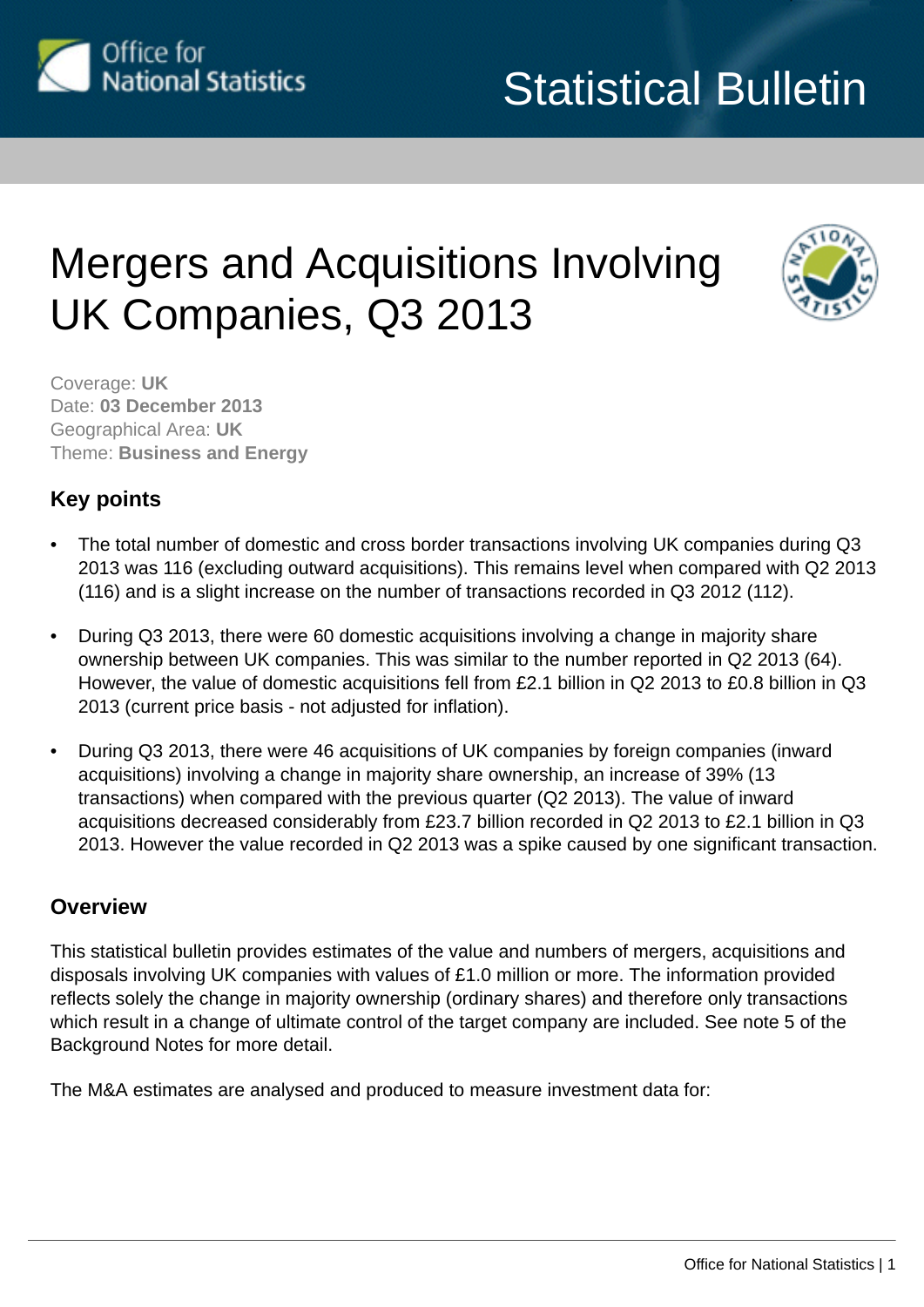

Within ONS, M&A data are essential for producing the National Accounts. The survey results form important components of the UK Balance of Payments and Financial Accounts and are vital in the measurement of the financial and non-financial business sector accounts.

M&A data is used in the compilation of the estimates for Foreign Direct Investment and additionally used by other government departments when preparing ministerial briefings, for example, HM Treasury, The Department for Business, Innovation and Skills, UK Trade & Investment and HM Revenue and Customs. The M&A data estimates are also used by foreign embassies, economists and academics for research purposes and for periodic statistical comparisons.

ONS is aware that a number of users make use of these data for modelling or forecasting purposes. In doing so it is important that users make note of our revisions policy (see note 7 in the background notes) and that all time series are on a current price basis, which means that the values are as they were at the time of measurement and not adjusted for inflation. Acquisitions and disposal activity can be affected by UK and global economic and political issues and therefore quarterly estimates can be volatile.

This publication contains data relating to mergers, demergers, acquisitions and disposals. Acquisitions are transactions which involve one company purchasing the ordinary shares of a target company. A target company is usually of a smaller size than the company undertaking the purchase. Disposals are transactions which involve a company or organisation selling or liquidating the ordinary shares of a second company.

Mergers are acquisitions in which all or parts of the payment are made in shares, such that the shareholders of the two companies become shareholders of a new, combined company group. Demergers are disposals where a company group divides into two or more separate companies, in such a way that the shareholders of the restructured companies remain the same, or retain the equivalent value shareholding in one of the newly independent companies. In the text that follows, figures relating to mergers are included within acquisitions and those relating to demergers are contained within disposals.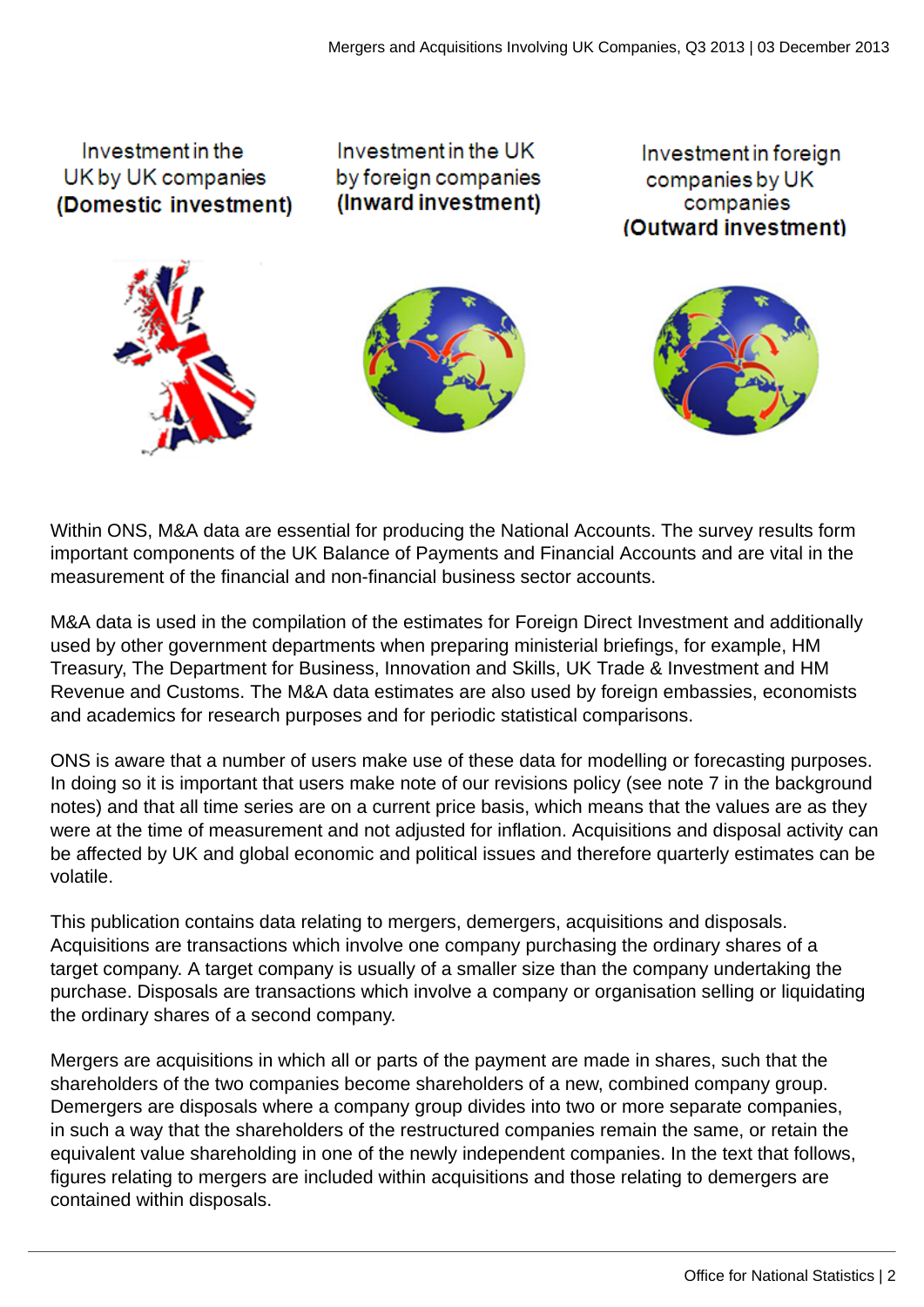Global mergers, acquisitions and disposals activity is often driven by the availability of credit and company profits as well as a sense of confidence in the economic outlook. The majority of large M&A transactions involve some element of borrowing or leveraging. Therefore, when credit conditions deteriorate, as happened following the 2008 recession caused by the global financial crisis (which led to a slowdown in global economic growth), M&A activity is reduced. On the other hand, the process of completing an M&A transaction also takes time and sometimes there may be a lag between improving economic conditions and any quarter-on-quarter increase in M&A activity.

One question often asked of the M&A release is 'why is there a time delay between the announcement of M&A transactions in the press and the inclusion of these transactions within ONS M&A figures?' The difference is that ONS figures record when a transaction legally completes as opposed to when the transaction has been announced in the press. The complexities surrounding the acquisitions/disposals taking place often incurs a time lag, which can vary between quarters.

## **Information on M&A reference tables**

Tables 2 through to 7D, which contain the annual 2012 M&A estimates, will be updated when the M&A estimates for Q4 2013 are produced and will be published on 4 March 2014.

## **User engagement**

We are constantly aiming to improve this release and its associated commentary. We would welcome any feedback you might have and would be particularly interested in knowing how you make use of these data to inform our work. Please contact us via email: [m&a@ons.gsi.gov.uk](mailto:m&a@ons.gsi.gov.uk) or telephone Ciara Williams on +44 (0)1633 456455.

## **Summary**

The total number of domestic and cross border transactions involving UK companies during Q3 2013 was 116. This total includes domestic acquisitions (60), inward acquisitions (46), inward disposals (seven) and outward disposals (three). This was a slight increase on the number of transactions (112) recorded in the same quarter of the previous year (Q3 2012).

During Q3 2013, the value of domestic acquisitions fell from £2.1 billion in Q2 2013 to £0.8 billion in Q3 2013 (current price basis - not adjusted for inflation). During Q2 and Q3 2013, domestic mergers and acquisitions activity remained flat as the number of transactions were similar. This may be an indication that although the UK economy grew in Q3 2013, UK companies are continuing to delay their investment and expansion decisions until the economic recovery has been sustained over several periods.

At Q3 2013, the number of inward acquisitions involving a change in majority share ownership was 46 transactions, compared with 33 recorded at Q2 2013. There has been a gradual upturn in the number of inward acquisitions made by foreign companies since Q1 2013. This increase of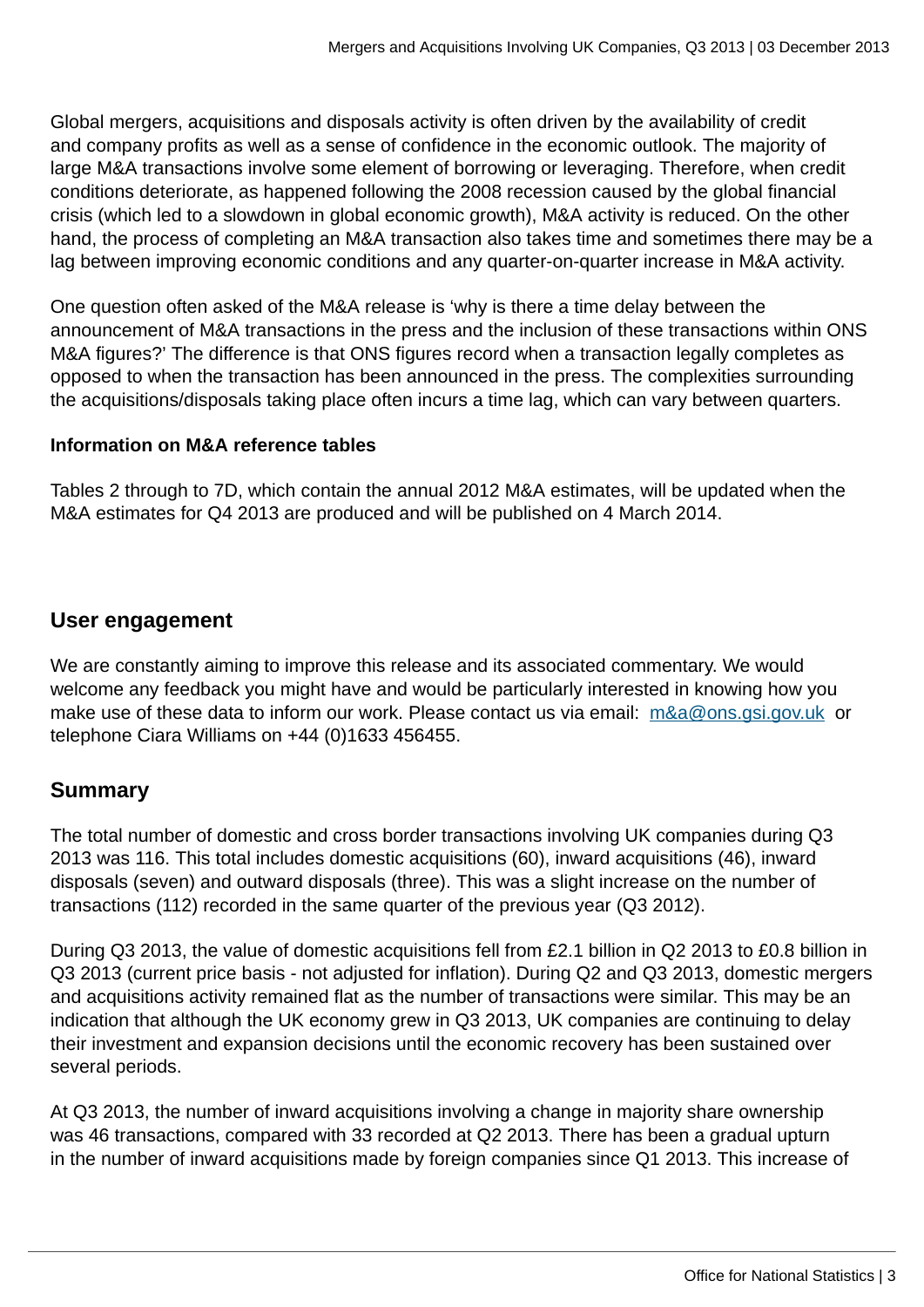inward M&A activity may suggest that the risk associated with expanding within the UK has reduced and foreign investors are more apt to pursue business opportunities within the UK market.

The number of inward disposals during Q3 2013 remained flat with seven transactions reported. The value has consistently increased during 2013, from £0.1 billion in Q1 to £0.6 billion in Q3. However, these values continue to be far below levels seen before the 2008 recession.

#### **How our statistics compare with external sources**

During Q3 2013, ONS domestic M&A data appears to be in line with the information from the Bank of England (BoE). The BoE [Credit Conditions Survey for Q3 2013](http://www.bankofengland.co.uk/publications/Documents/other/monetary/ccs/creditconditionssurvey130703.pdf) reported that both demand and supply of credit slowly increased. Moreover, businesses are expecting demand to pick up as the recovery is sustained. However, a more complex picture emerged from the BoE Summary of Business Conditions. It explained that during Q3 2013 there appeared to be a divergence in credit availability, where larger firms were given much easier access to funding over smaller firms.

The International Monetary Fund (IMF) indicated in its [Global Financial Stability Report](http://www.imf.org/external/pubs/ft/gfsr/2013/02/index.htm) that the international environment appears to show signs of risk at present. The IMF characterised the current economic situation as a 'period of transition', in which many of the world's economic powers are adjusting their monetary and fiscal policies in order to secure the return of stable growth, or in response to its return. Furthermore the BoE's July Summary of [Business Conditions](http://www.bankofengland.co.uk/publications/Documents/agentssummary/agsum13jul.pdf) outlines that UK companies were reporting difficulties in accessing international finance, which may be limiting the extent to which they can expand into other foreign global markets.

ONS collects cross border M&As that take place between the UK and a foreign shore. Often transactions are announced by the media and external commentators as involving a UK company when in fact they do not affect the UK at all. ONS receives accurate information from the company to confirm this. One such transaction occurred during Q3 2013, where Liberty Global Inc of the USA acquired Virgin Media Inc, also of the USA. This acquisition was conducted entirely between two USA companies and therefore the Q3 2013 value for inward acquisitions does not include the data for this transaction.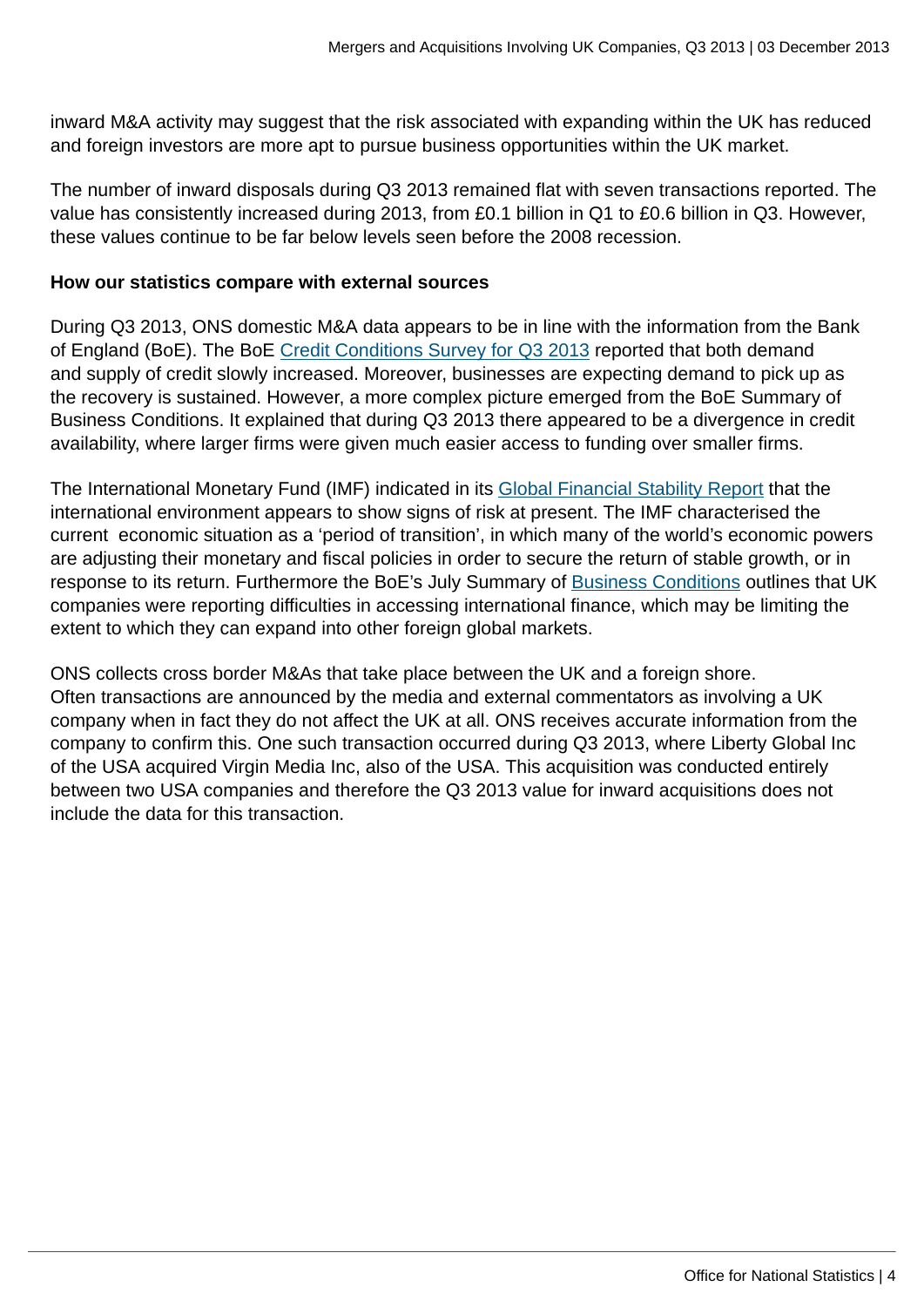| Table A(i): Number and value of acquisitions involving UK companies |  |  |
|---------------------------------------------------------------------|--|--|
|                                                                     |  |  |

Values in £ billion

|          | <b>Acquisitions in</b><br>the UK by other<br>UK companies <sup>1</sup><br>(domestic) |              | (inward)                                            | <b>Acquisitions in</b><br>the UK by foreign<br>companies <sup>1</sup> |               | <b>Acquisitions</b><br>abroad by UK<br>companies <sup>1</sup><br>(outward) |  |  |
|----------|--------------------------------------------------------------------------------------|--------------|-----------------------------------------------------|-----------------------------------------------------------------------|---------------|----------------------------------------------------------------------------|--|--|
|          | <b>Number</b>                                                                        | <b>Value</b> | <b>Number</b>                                       | <b>Value</b>                                                          | <b>Number</b> | <b>Value</b>                                                               |  |  |
| 2012 Q1  | 62                                                                                   | 1.1          | 51                                                  | 4.2                                                                   | 25            | 0.8                                                                        |  |  |
| 2012 Q2  | 81                                                                                   | 1.0          | 48                                                  | 2.5                                                                   | 41            | 6.2                                                                        |  |  |
| 2012 Q3  | 62                                                                                   | 0.6          | 39                                                  | 8.8                                                                   | 21            | 8.2                                                                        |  |  |
| 2012 Q4  | 61                                                                                   | 0.7          | 23                                                  | 1.9                                                                   | 35            | 2.7                                                                        |  |  |
| 2013 Q1  | 38                                                                                   | 2.8          | 19                                                  | 3.5                                                                   | 26            | 1.8                                                                        |  |  |
| 2013 Q2  | 64                                                                                   | 2.1          | 33                                                  | 23.7                                                                  | 12            | 0.6                                                                        |  |  |
| 2013 Q3  | 60                                                                                   | 0.8          | 46                                                  | 2.1                                                                   | Ω.            | π.                                                                         |  |  |
|          |                                                                                      |              | Change on most recent quarter with previous quarter |                                                                       |               |                                                                            |  |  |
| Change   | $-4$                                                                                 | $-1.3$       | 13                                                  | $-21.6$                                                               |               |                                                                            |  |  |
| % change | $-6.3%$                                                                              | $-61.9%$     | 39.4%                                               | $-91.2%$                                                              | π.            |                                                                            |  |  |
|          |                                                                                      |              | Change on most recent quarter with a year earlier   |                                                                       |               |                                                                            |  |  |
| Change   | $-2$                                                                                 | 0.2          | $\overline{7}$                                      | $-6.7$                                                                |               |                                                                            |  |  |
| % change | $-3.2%$                                                                              | 33.3%        | 17.9%                                               | $-76.2%$                                                              |               | ω.                                                                         |  |  |

#### **Table source:** Office for National Statistics

**Table notes:**

1. Q1 to Q3 2013 are provisional. See background notes 4, 5 and 6.

2. **..** Denotes disclosive figures.

#### **Download table**

**XLS** [XLS format](http://www.ons.gov.uk:80/ons/rel/international-transactions/mergers-and-acquisitions-involving-uk-companies/q3-2013/prt-m-a-table-a.xls) (34.5 Kb)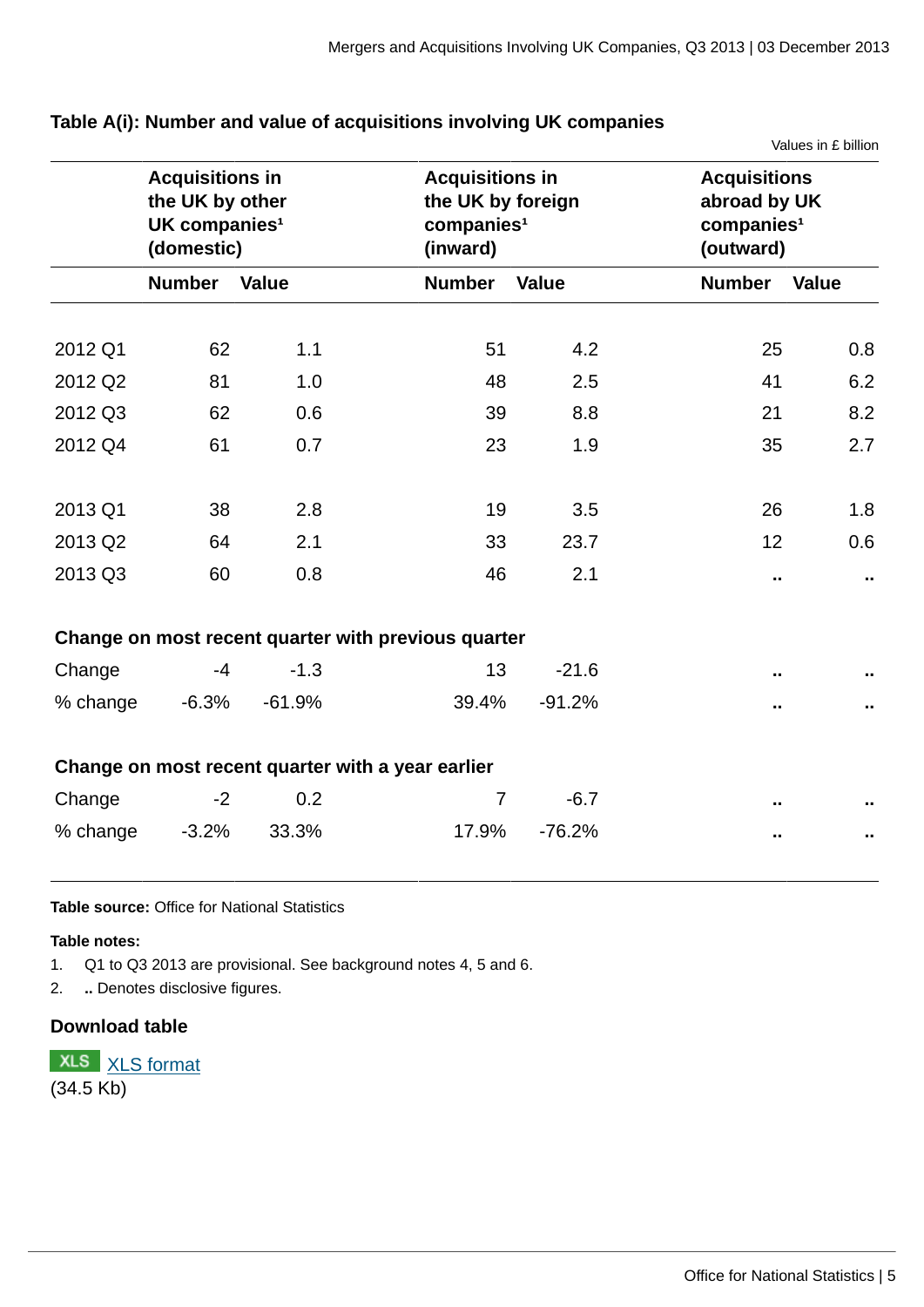|          | Disposals in the UK by<br>foreign companies <sup>1</sup> (inward) |              | Disposals abroad by UK<br>companies <sup>1</sup> (outward) |          |
|----------|-------------------------------------------------------------------|--------------|------------------------------------------------------------|----------|
|          | <b>Number</b>                                                     | <b>Value</b> | <b>Number</b>                                              | Value    |
|          |                                                                   |              |                                                            |          |
| 2012 Q1  | 8                                                                 | $\sim$       | 8                                                          | 2.1      |
| 2012 Q2  | 7                                                                 | Ω,           | 14                                                         | 1.4      |
| 2012 Q3  | $\overline{4}$                                                    | $\sim$       | $\overline{7}$                                             | 0.6      |
| 2012 Q4  | 8                                                                 | 1.2          | 11                                                         | $\sim$   |
| 2013 Q1  | $\overline{4}$                                                    | 0.1          | 9                                                          |          |
| 2013 Q2  | $\overline{7}$                                                    | 0.5          | 12                                                         | 2.0      |
| 2013 Q3  | $\overline{7}$                                                    | 0.6          | 3                                                          | 0.4      |
|          | Change on most recent quarter with previous quarter               |              |                                                            |          |
| Change   | $\mathbf 0$                                                       | 0.1          | -9                                                         | $-1.6$   |
| % change | 0.0%                                                              | 20.0%        | $-75.0%$                                                   | $-80.0%$ |
|          | Change on most recent quarter with a year earlier                 |              |                                                            |          |
| Change   | 3                                                                 | ٠.           | $-4$                                                       | $-0.2$   |
| % change | 75.0%                                                             |              | $-57.1%$                                                   | $-33.3%$ |

## **Table A(ii): Number and value of disposals involving UK companies**

**Table source:** Office for National Statistics

#### **Table notes:**

1. Q1 to Q3 2013 are provisional. See background notes 4, 5 and 6.

2. .. Denotes disclosive figures

## **Download table**

**XLS** [XLS format](http://www.ons.gov.uk:80/ons/rel/international-transactions/mergers-and-acquisitions-involving-uk-companies/q3-2013/prt-m-a-table-aii.xls) (33 Kb)

## **Transactions in the UK by other UK companies**

This section illustrates the value and number of acquisitions in the UK by other UK companies.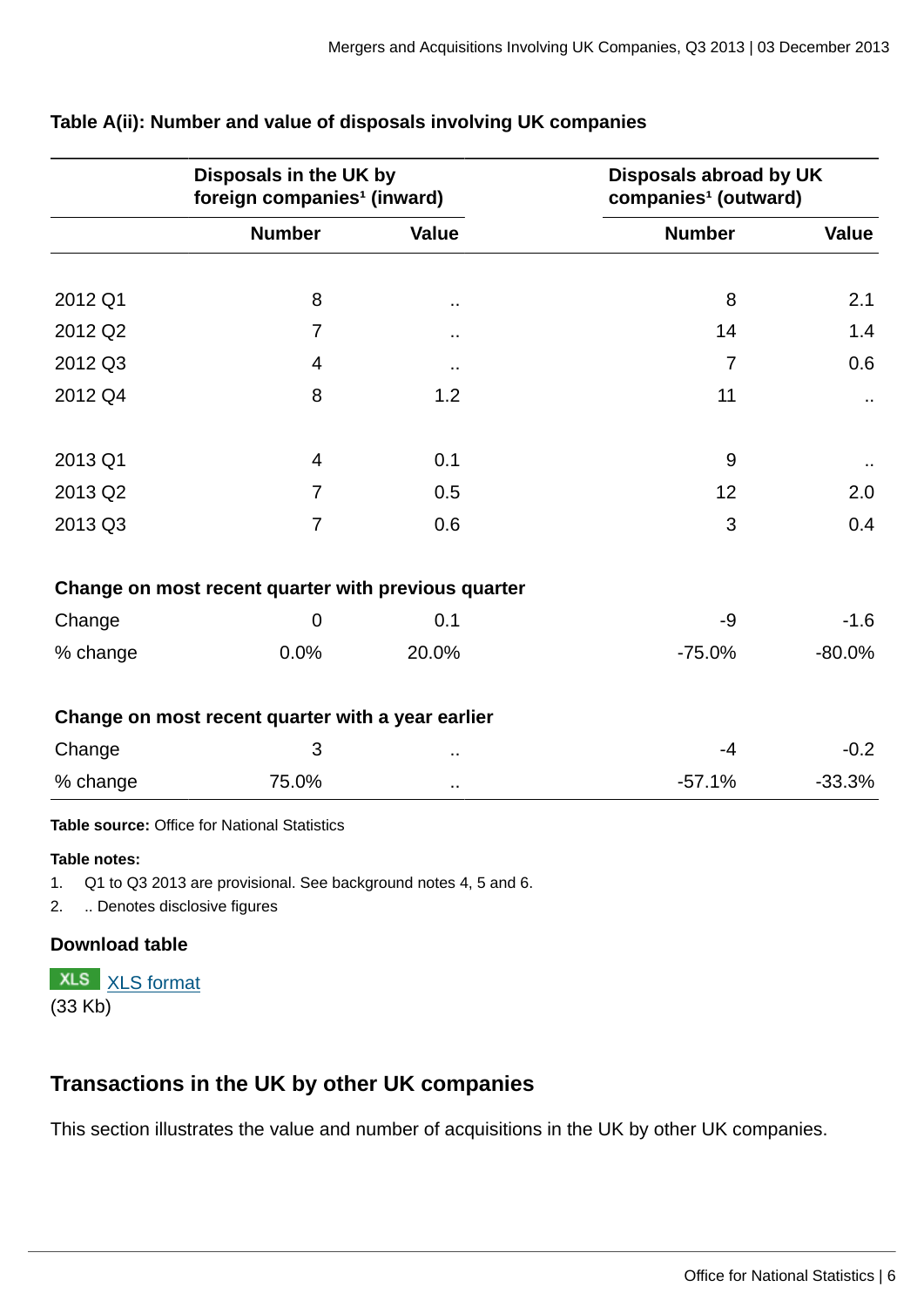During Q3 2013 there was a slight decrease in the number of quarter on quarter domestic acquisitions involving UK companies. There were 60 transactions reported in Q3 2013 compared with 64 transactions reported in Q2 2013.

The value of domestic acquisitions involving a change in majority share ownership fell by approximately £1.3 billion between the second and third quarters of 2013 (from £2.1 billion in Q2 2013 to £0.8 billion in Q3 2013). This downturn in value appears to follow a similar pattern to the trends that emerged during Q3 for the past two years (Q3 2011 and Q3 2012) (see Figure 1).





## Source: Office for National Statistics

## **Download chart**

**XLS** [XLS format](http://www.ons.gov.uk:80/ons/rel/international-transactions/mergers-and-acquisitions-involving-uk-companies/q3-2013/chd-m-a-fig-1.xls) (34 Kb)

When looking at all domestic acquisitions in the first three quarters (Q1-Q3) of 2013 combined, the total value of these (£5.7 billion) was larger than that of the same period in 2012 (£2.7 billion). In contrast, between the same periods, the number of domestic acquisitions fell from 205 to 162. This may indicate that although fewer domestic acquisitions were completed, the ones which did were of a higher monetary value.

It is possible to split out the total number of domestic mergers and acquisitions into those of independently controlled companies and those which are subsidiaries. The acquisition of an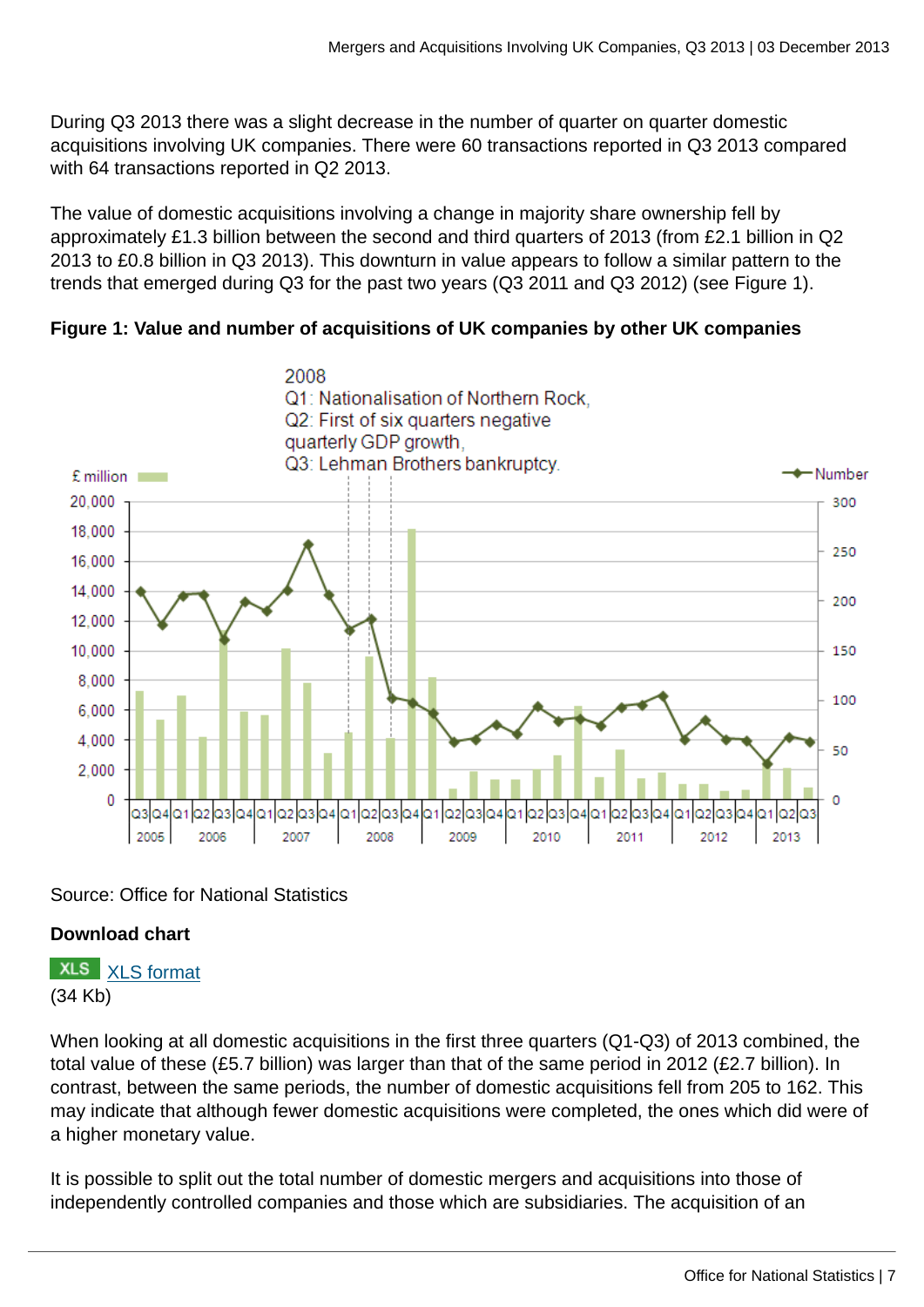independent company means the purchase of a company in its entirety, whereas the acquisition of a subsidiary means the purchase of part of a company.

The estimates for the number and value of domestic acquisitions continued to be dominated by acquisitions of independently controlled companies and the proportion between independant and subsidiary purchases remained relatively unchanged. There were 48 acquisitions of independent UK companies involving other UK companies at Q3 2013 which is similar to the number reported in Q2 2013 (51) (see Figure 2).



**Figure 2: Summary of mergers and acquisitions in the UK by UK companies**

Source: Office for National Statistics

## **Download chart**

**XLS** [XLS format](http://www.ons.gov.uk:80/ons/rel/international-transactions/mergers-and-acquisitions-involving-uk-companies/q3-2013/chd-m-a-fig-2.xls) (33.5 Kb)

The value of acquisitions of independent companies at Q3 2013 was valued as £0.7 billion, of which £0.5 billion were cash funded transactions. This represents approximately 88% of the total value of domestic acquisitions (£0.8 billion). There was a sharp fall in the value of transactions involving independent UK companies between Q2 and Q3 2013, from £1.8 billion to £0.7 billion.

The following significant acquisition between two UK companies that took place in Q3 2013:

• Kier Group Plc of the UK acquired May Gurney Integrated Services Plc of the UK.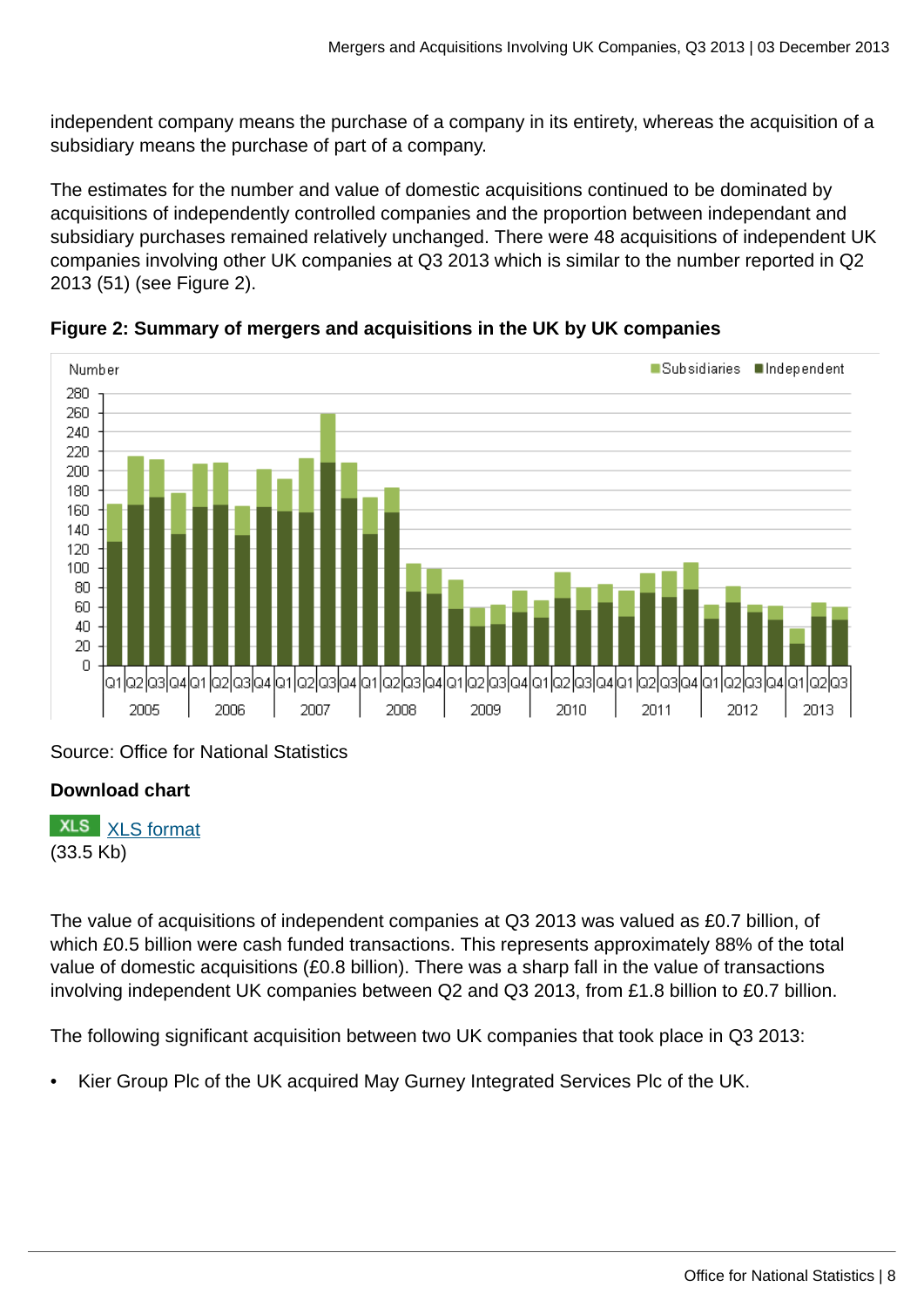## **Transactions in the UK by foreign companies**

This section illustrates the value and number of acquisitions and disposals in the UK by foreign companies.

At Q3 2013, the number of inward acquisitions made by foreign companies increased by 39% from Q2 2013. There were 46 acquisitions of UK companies in Q3 2013, up from 33 in the previous quarter (Q2 2013). The USA continues to be a prime investor in the UK and during Q3 2013 there were five significant inward acquisitions involving American-owned businesses with values above £100 million.

In contrast, the estimate for the value of UK companies acquired by foreign companies decreased sizeably to £2.1 billion at Q3 2013, falling from £23.7 billion in the previous quarter. However, the value recorded in Q2 2013 was a spike caused by one significant transaction (see Figure 3).





## Source: Office for National Statistics

## **Download chart**

**XLS** [XLS format](http://www.ons.gov.uk:80/ons/rel/international-transactions/mergers-and-acquisitions-involving-uk-companies/q3-2013/chd-m-a-fig-3.xls) (34.5 Kb)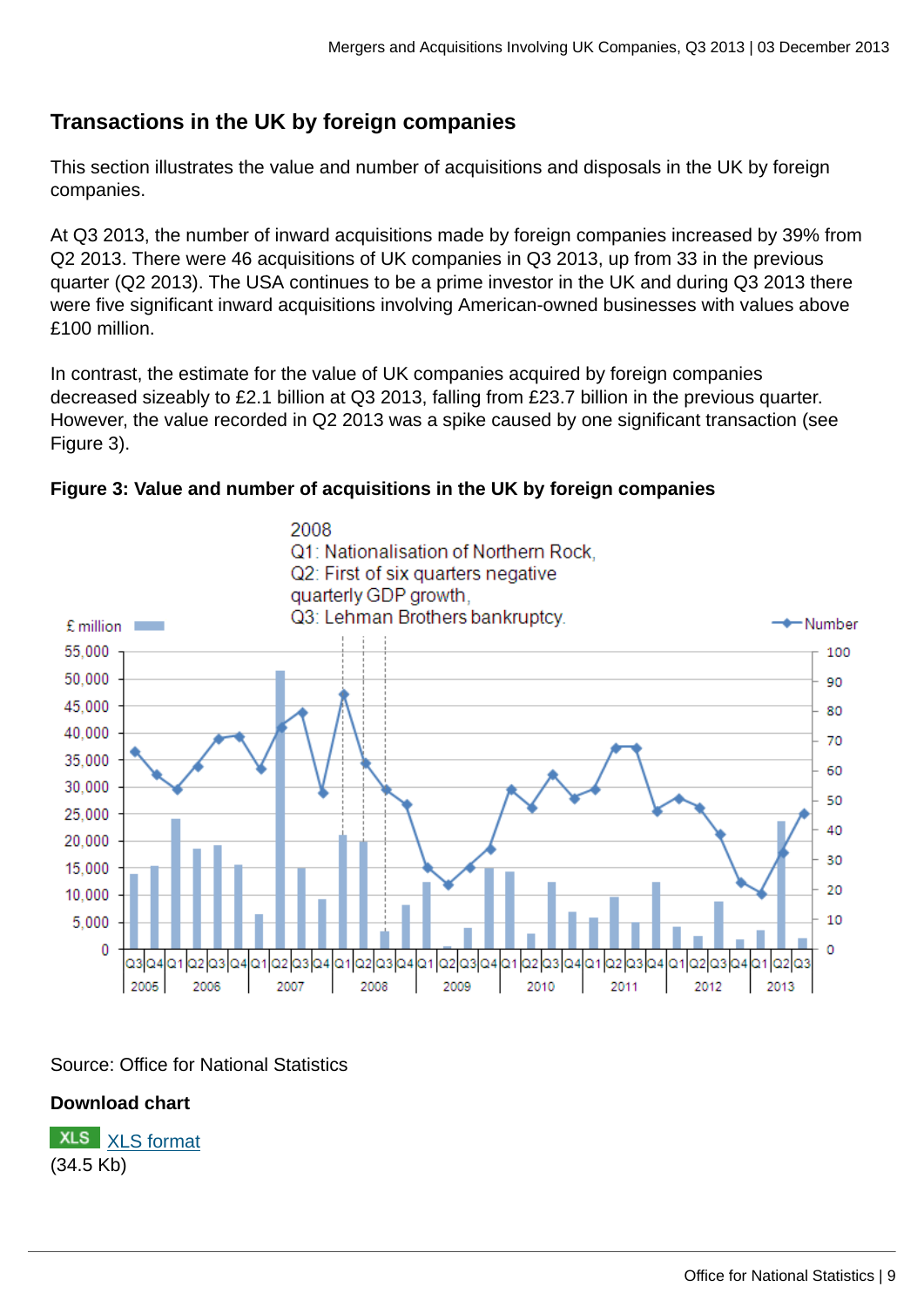The value of inward disposals made by foreign companies increased slightly between Q2 and Q3 2013, while the number of inward disposals remained the same as previously recorded in Q2 2013. There were seven disposals valued at a total of £0.6 billion in Q3 2013, compared with seven disposals worth £0.5 billion in the previous quarter.

The following significant transactions took place in the UK by foreign companies during Q3 2013:

- Alinda Capital Partners LLC of the USA disposed of Hydriades IV Limited of the UK.
- Oaktree Capital Group, LLC of the USA & Irving Place Capital, LLC of the USA disposed of Chesapeake Ltd of the UK.
- Calcium Holdings S.A.R.L. of Luxembourg disposed of Cabot Credit Management Ltd of the UK.
- Bain Capital Europe Fund III, LP of the Cayman Islands acquired Plasma Resources UK Ltd of the UK.
- Carlyle Group Management LLC of the USA acquired Chesapeake Ltd of the UK.
- Lockheed Martin Corporation of the USA acquired Amor Group Ltd of the UK.
- Encore Capital Group, Inc of the USA acquired Cabot Credit Management Ltd of the UK.
- Crisps Parent Limited of the Caymen Islands acquired Tyrrells Group Holdings Limited of the UK.

## **Transactions abroad by UK companies**

This section illustrates the value and number of acquisitions and disposals abroad by UK companies.

The estimates of the number and value of acquisitions abroad by UK companies during Q3 2013 have been suppressed in this bulletin in order to avoid the potential disclosure of companies involved in this type of M&A activity.

Between Q1 2005 and Q3 2007 before the onset of the 2008 recession, M&A activity of UK companies abroad involving a change in majority ownership saw a steady and gradual increase in the number of transactions. This may have been partially due to the relative stability of the M&A global market at that time, which gave companies the confidence to invest more freely abroad. In addition large and small companies may have found that they were able to obtain both internal and external funding for M&A activity more easily.

During Q4 2007, the number of acquisitions fell to 87 transactions and this appeared to be the beginning of the downturn of outward investment by UK companies. Thereafter, M&A activity continued to decline until Q1 2009, after which the first signs of an upturn began to emerge. This gradual upturn of acquisitions abroad by UK companies continued through the quarters until Q3 2011 after which the number of acquisitions, once again, began to decline (see Figure 4).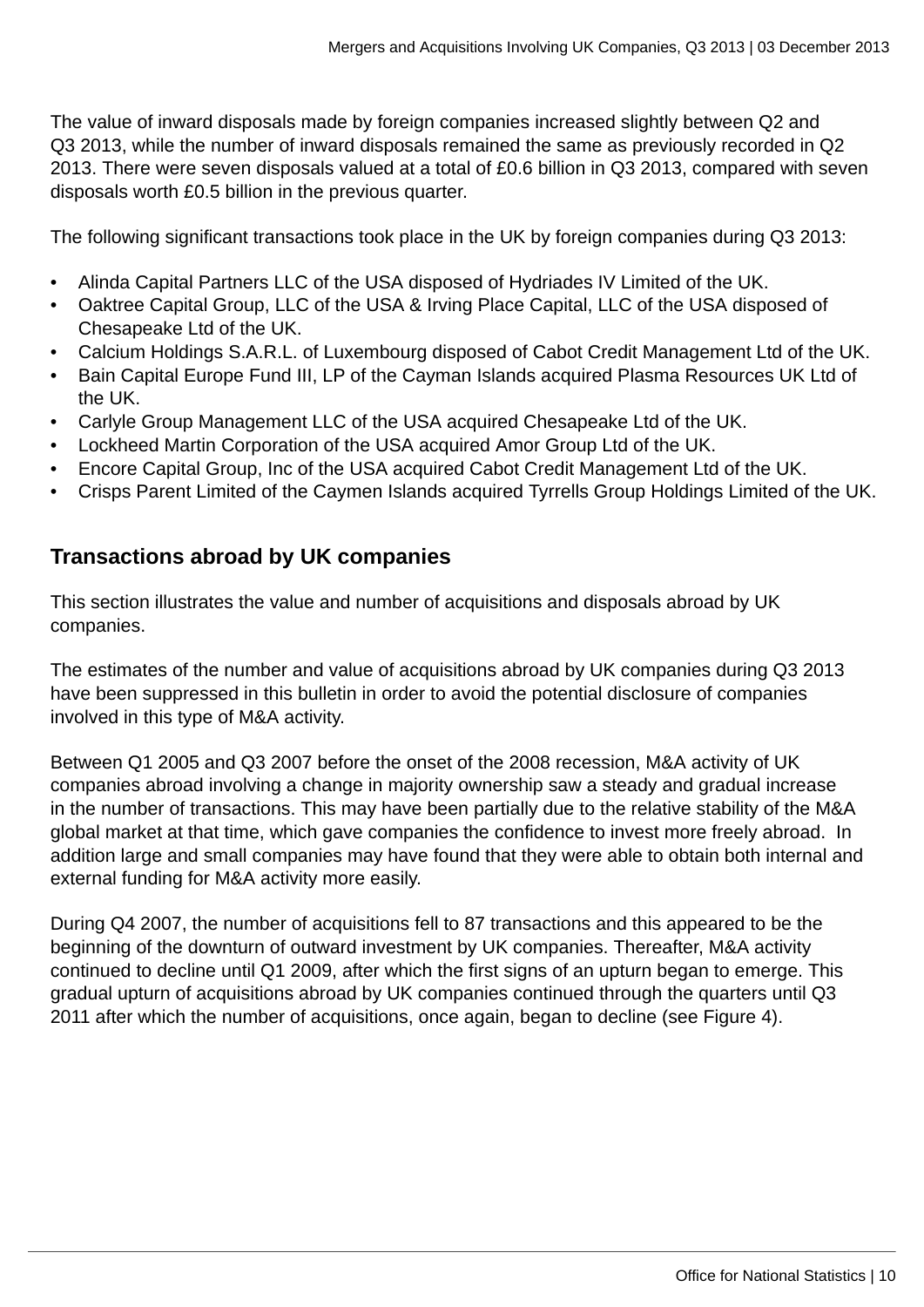



## Source: Office for National Statistics

#### **Notes:**

1. \* denotes disclosive figures.

## **Download chart**

**XLS** [XLS format](http://www.ons.gov.uk:80/ons/rel/international-transactions/mergers-and-acquisitions-involving-uk-companies/q3-2013/chd-m-a-fig-4.xls) (34 Kb)

Between Q4 2011 and Q2 2012 the levels of outward M&A activity by UK companies declined considerably. This return to a downward trend may have arisen as a result of renewed concerns within the M&A market about the fragility of both the UK and global economic conditions. In addition the arrangements by banks for providing credit and funding to businesses during and after the financial crisis were tightened meaning companies were less likely to conduct M&A.

The number and value (12 transactions and £0.5 billion respectively) of outward acquisitions by UK companies at Q2 2013 were the lowest levels reported since Q1 1987, when ONS first began publishing quarterly M&A figures.

The following significant transactions took place abroad by UK companies in Q3 2013:

• Melrose Industries Plc of the UK disposed of Marelli Motori S.p.A of Italy.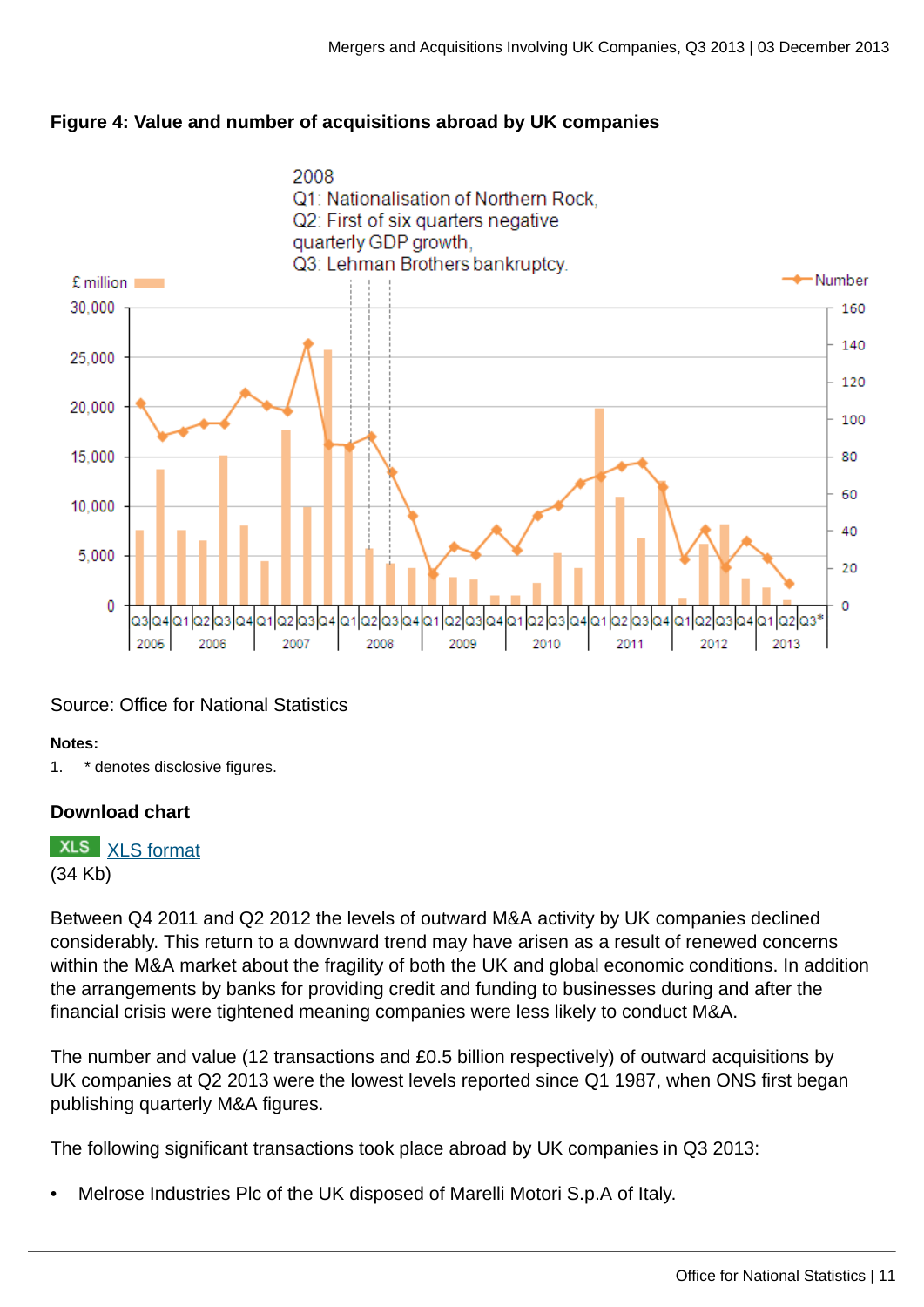- Melrose Industries Plc of the UK disposed of Truth Hardware Corporation of the USA.
- Diageo Plc of the UK acquired United Spirits Limited of India.
- Lupus Capital Plc of the UK acquired Truth Hardware Corporation of the USA.

Future significant transactions abroad by UK companies (outward transactions) may include [Vodafone's](http://www.vodafone.com/content/index/investors/verizon-wireless-transaction.html) divestment of its 45% interest of Verizon Wireless to its joint venture partner Verizon Communications of the USA. External commentators have announced that this was concluded in Q3 2013. However this significant disposal did not legally complete until Q4 2013 and as a consequence the data for this transaction will be reported in the M&A outward data outputs for Q4 2013.

[Vodafone UK](http://www.mobilenewscwp.co.uk/2013/10/14/vodafone-completes-kabel-deutschland-takeover/) Plc also announced it was to acquire full control of Germany's biggest cable company, Kabel Deutschland. This transaction has still to meet the approval of the European Commission and while this is considered to be just a formality the actual completion date is anticipated to be in the first quarter of 2014.

## **Background notes**

## 1. **User Engagement**

We are constantly aiming to improve this release and its associated commentary. We would welcome any feedback you might have and would be particularly interested in knowing how you make use of these data to inform our work. Please contact us via email: [m&a@ons.gsi.gov.uk](mailto:m&a@ons.gsi.gov.uk) or telephone Ciara Williams on +44 (0)1633 456455.

Following the success of last year's business statistics user event a second all-day event, coordinated jointly with the Department for Business, Innovation and Skills (BIS), took place on 24 September 2013. The event, The Changing Shape of Trade and Investment in the UK, featured a range of talks from users, producers and suppliers of business trade and investment statistics, not just from central government and the devolved administrations, but also local government, media, business representatives and researchers. To view the content of the day, please visit [Storify](http://sfy.co/eQJP).

## 2. **Basic Quality Information**

The [Quality and Methodology Information for Mergers and Acquisitions\(M&A\) \(656.3 Kb Pdf\)](http://www.ons.gov.uk:80/ons/guide-method/method-quality/quality/quality-information/business-and-energy/mergers-and-acquisitions.pdf) surveys report describes in detail the intended uses of the statistics presented in this publication, their general quality and the methods used to produce them.

## 3. **Relevance to Users**

The degree to which the statistical outputs meet users' needs.

Within ONS, the mergers and acquisitions data are considered to be essential for producing Balance of Payments and economic accounts statistics. The survey results form important components of the UK Balance of Payments and Financial Accounts and are vital in the measurement of the financial and non-financial business sector accounts.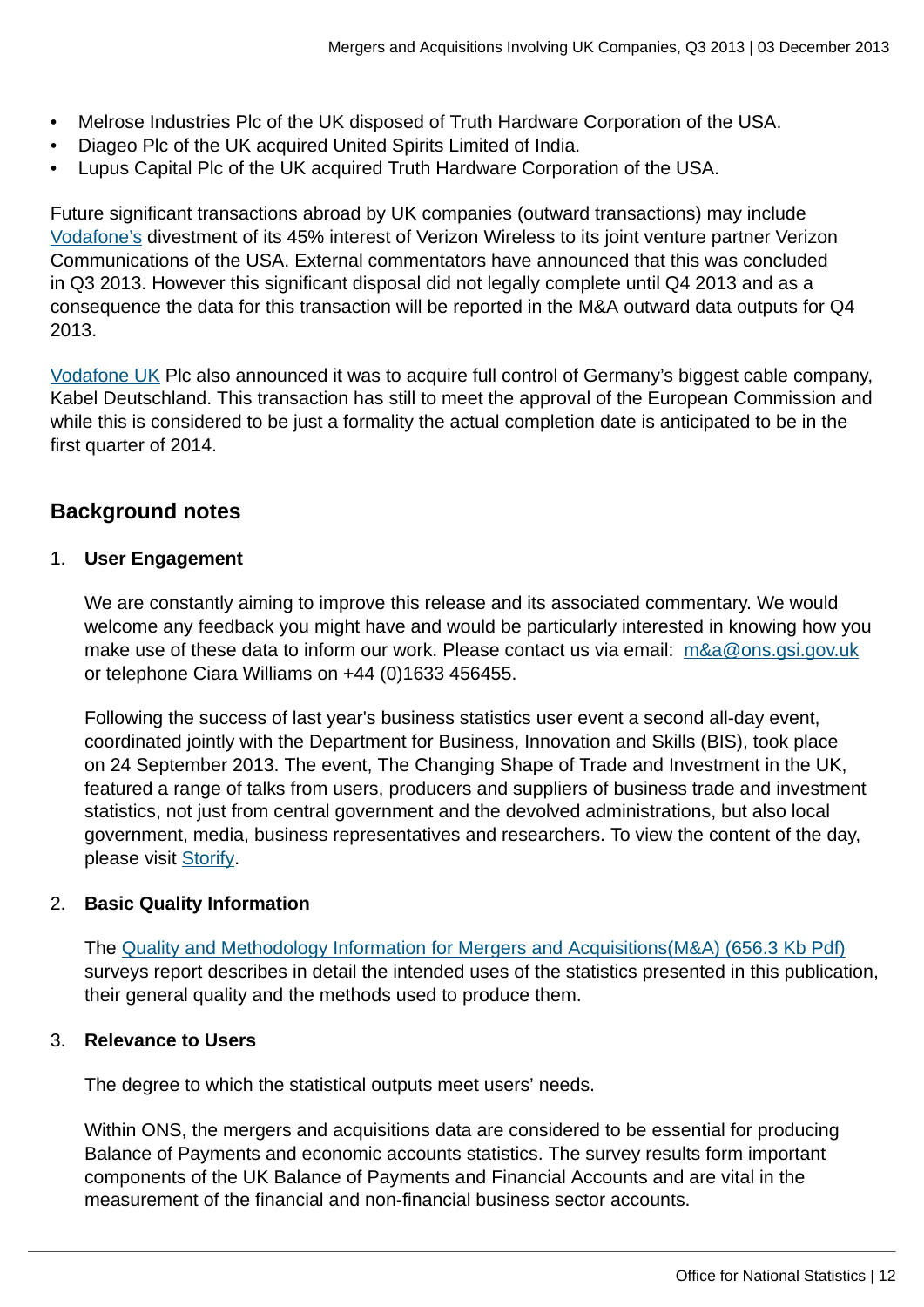The Cross-Borders Acquisitions and Mergers survey (M&A) data are used in the compilation of the estimates of Foreign Direct Investment (FDI). These data meet the needs of FDI by collecting data on all acquisitions which lead to a holding in excess of 10% of the issued share capital. These estimates then feed into the UK Balance of Payments and the 'Rest of the World' sector of the financial accounts in the National Accounts, for which there is an EU legal requirement. Individual transaction information is also used to estimate the counterpart in 'portfolio' investment flows for monthly Balance of Payments.

The data collected are also used in updating business structures and country of ownership codes on the Inter-Departmental Business Register (IDBR).The IDBR is a comprehensive list of UK businesses that is used by government for statistical purposes.

Elsewhere in government, examples of departments who use the data include:

- HM Treasury, Economic Analysis Division, where the data are used in preparing briefing and forecasting;
- Department for Business, Innovation and Skills, where direct investment data are required for ministerial briefing, parliamentary questions and in formulating trade policy;
- UK Trade & Investment, where the information is used for briefing on the extent to which the UK is successful in attracting inward investment;
- HM Revenue and Customs, where the data are used to help in forecasting company taxation.
- UK embassies in foreign countries, which are interested in information on specific countries and companies making acquisitions.

Non-government users include:

- Private companies which are interested in analysing country and industry data for trends by foreign firms in the UK and by UK companies abroad and also for researching corporate finance activity and for the purpose of investment banking and
- Private sector economists, journalists and academics who are interested in information on particular industries and particular countries for research purposes and who use the data for periodic statistical comparisons.

Feedback from users has indicated that the information received from the M&A survey has a high degree of relevance across the above user groups, meets the vast majority of user needs, and all information currently collected and published is used.

## **Source of data**:

The information collected is based on reports in the financial press, specialist magazines, company and financial websites supplemented by special surveys to businesses to determine the form, value and timing of each transaction.

If the information is not yet in the public domain, such transactions may not be reflected in the analysis. Where full information has not yet been received on the details of the acquisition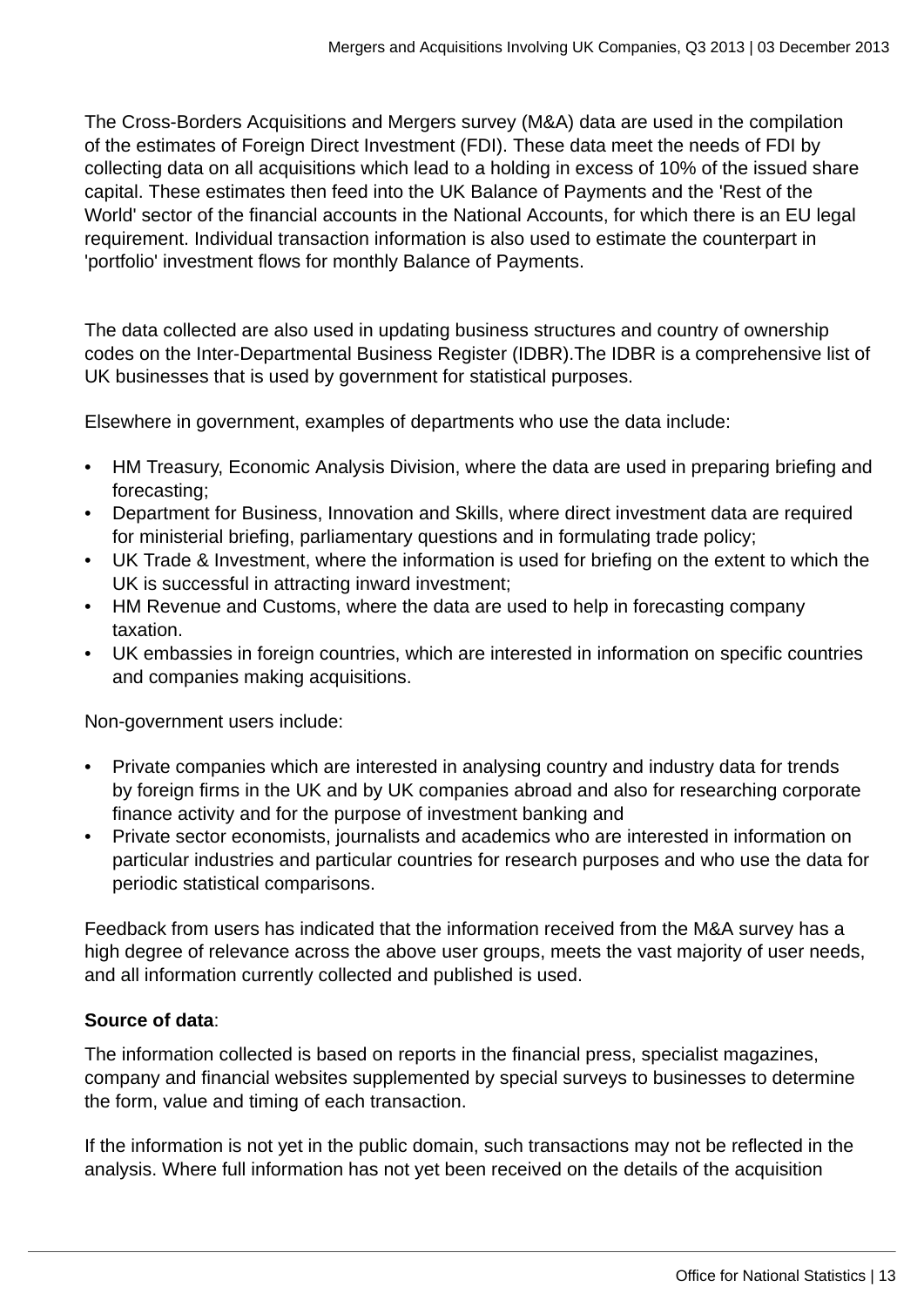or disposal, the value of the transaction indicated in the public domain is used as an interim estimate.

The data shown in this release relate solely to mergers and acquisitions undertaken by companies: acquisitions by individuals are not included.

This publication contains data relating to mergers, demergers, acquisitions and disposals. Figures relating to mergers are included within acquisitions and those relating to demers are contained within disposals.

ONS makes every effort to provide informative commentary on the data in this release. As part of the quality assurance process, individual businesses are contacted in an attempt to capture reasons for large period on period data movements. It can prove difficult to gather detailed reasons from some businesses to help inform the commentary. Frequently, reasons given for data movements refer to a 'change in market conditions' or a 'restructure of the company'. Consequently, it's not possible for all data movements to be fully explained.

ONS are aware that a number of users make use of these data for modelling or forecasting purposes. In doing so, it is important that users make note of our revisions policy (see note 7 in the background notes) and that all time series are on a 'current price' basis, which means that the values are as they were at the time of measurement and not adjusted for inflation. Acquisitions and disposal activity can be affected by UK and global economic and political issues and therefore quarterly estimates can be volatile.

One question often asked of the M&A release is 'why is there a time delay between the announcement of M&A transactions in the press and the inclusion of these transactions within ONS M&A figures?' The difference is that ONS figures record when a transactions legally completes as opposed to when the transaction has been announced in the press. The complexities surrounding the acquisitions/disposals taking place often incurs a time lag, which can vary between quarters.

Tables 2 through to 7D, which contain the annual 2012 M&A estimates, will be updated when the M&A estimates for Q4 2013 are produced and will be published on 4 March 2014.

## 4. **Significant Transactions**

Significant Transactions tables show the reported figures for a selection of significant transactions which occurred in the quarter, where 'significance' is defined as the absolute value of the deal.

The figures shown are usually the ones available from the financial press or other sources in the public domain although occasionally, with the consent of the company, the value returned to the ONS is used in the tables instead of the press reported figure. If the company's consent cannot be obtained then the deal is excluded, however, the values are included in the aggregate tables. Occasionally, therefore, a large deal may be missing (suppressed) from the lists so it is best to regard these tables as an indication of the ranking of deals rather than a completely exhaustive listing.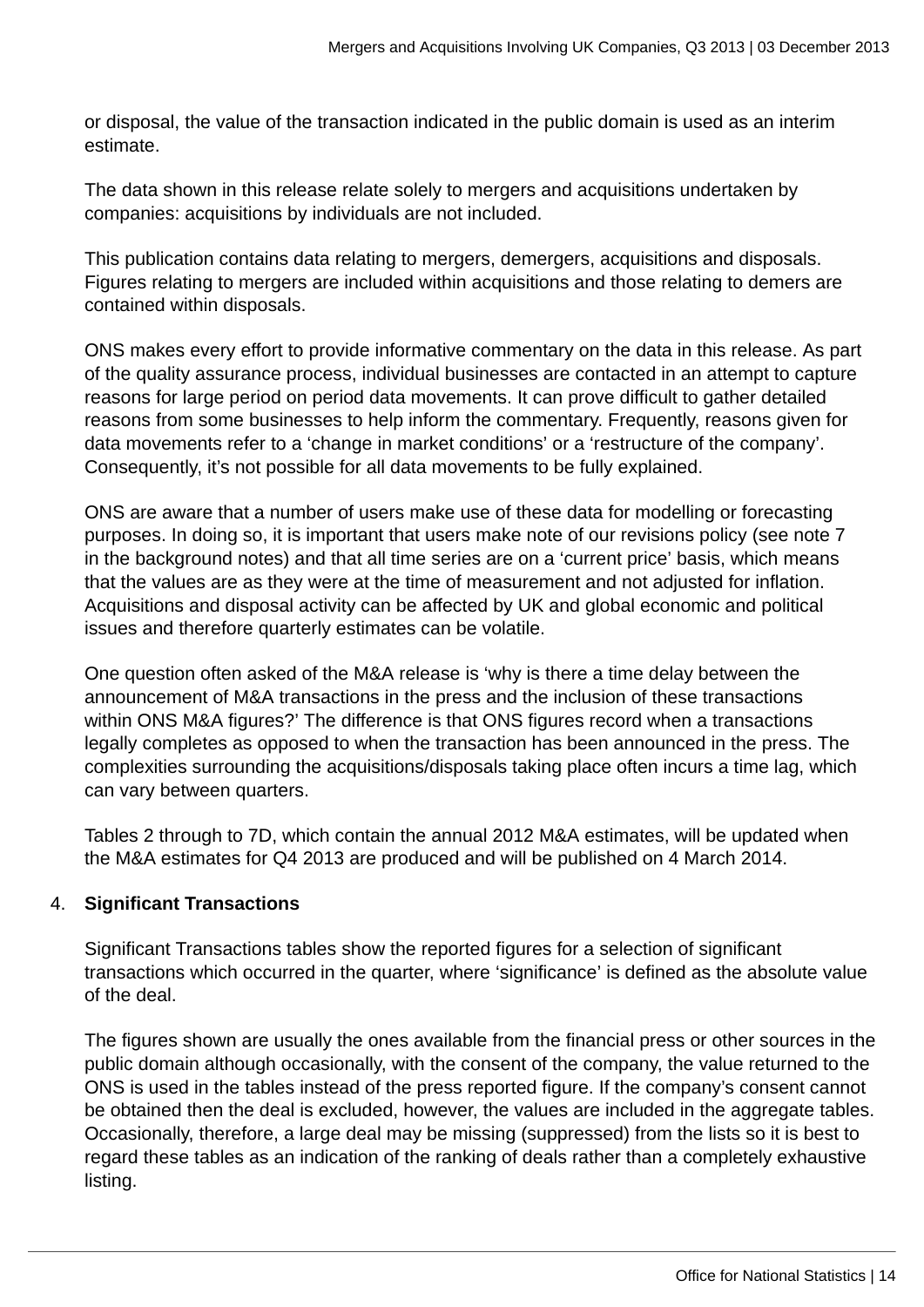Press reported figures for M&A transactions often differ to some extent from those supplied by companies to ONS and it is the latter which are used in compiling statistical aggregates in tables 1-10. Included in the prices quoted in the tables of significant transactions is the total published price paid for the company excluding any assumed debt where known. Deferred payments are included in the reported price even if the payment is made in a different quarter.

#### 5. **Types of Transactions Covered**

**Mergers** are acquisitions in which all or part of the payment is made in shares, such that the shareholders of the two companies become shareholders of a new, combined company group.

**Demergers** are disposals where a company group divides into two or more separate companies, in such a way that the shareholders of the restructured companies remain the same, or retain the equivalent value shareholding in one of the newly independent companies. Demergers are included in the statistics within disposals.

**Acquisitions** are transactions which involve one company purchasing the ordinary shares of a second company ('target company'). A target company is usually of a smaller size than the company undertaking the purchase.

**Disposal** is a term used to describe the action when a company or organisation sells or liquidates an asset or business.

**Cross-border acquisitions** denote transactions where a company in one country acquires, either directly or indirectly, a controlling interest in a company in another country.

**Direct transactions** are those where a company acquires a controlling interest in another company.

**Indirect transactions** are those where a company uses an existing foreign subsidiary to acquire a controlling interest in a company resident in another country. The acquiring foreign intermediate company may be located in the same country in which the acquisition is being made or in a different country.

**Acquisitions within the UK by other UK companies** denote mergers and acquisitions involving only UK registered companies.

Where the acquired company was a subsidiary of another company the transaction is classified as a sale between company groups.

The phrase 'acquisitions in the UK by UK companies' refer to deals where the ultimate ownership remains in the UK. This heading does not cover the total number or value of deals where a UK company is the acquirer. When a foreign company acquires a UK company through one of its existing UK subsidiaries or a UK registered special purpose vehicle that deal is shown as part of the data under 'acquisitions in the UK by foreign companies'.

## **Acquisition of independent companies**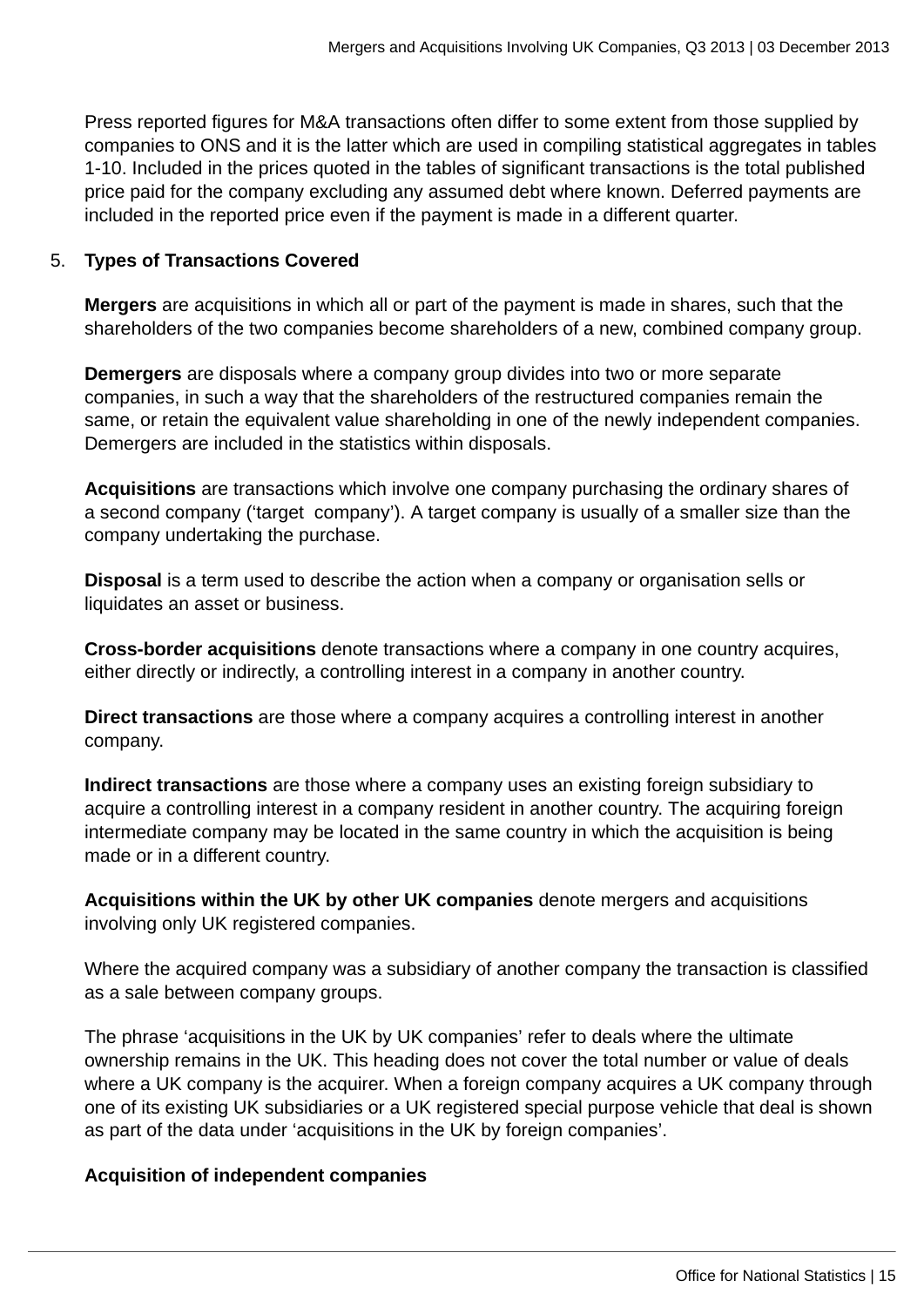The acquisition of an independent company means the purchase of a company in its entirety – the company itself and all of its subsidiaries.

#### **Acquisition of subsidiary companies**

The acquisition of a subsidiary company means the purchase of part of a company.

#### 6. **Financing**

This statistical bulletin provides details of the application of funds to effect mergers and acquisitions and the proceeds raised from disinvestments and demergers.

For indirect foreign transactions there is the added complication of considering the movements of funds either as capital injection or in the form of loans between parent companies and their foreign subsidiaries making the acquisition. Occasionally, the foreign subsidiary obtains the funds required partly or entirely outside the UK from sources such as:

- Own resources;
- Borrowing from banks and other local sources;
- Share, bond and other capital or notes issued abroad.

Also, a transaction may be funded by more than one method.

#### 7. **Revisions**

Data for Q1 and Q2 2013 have been revised in the light of new information, and so revisions to the data for Q1 and Q2 2013 have been published in this statistical bulletin. No further revisions to data prior to Q1 2013 have been made. Therefore time series data for all quarters of 2012 and any previous historic quarterly and annual periods remain unchanged.

Revisions to the aggregates used in M&A principally occur for the following reasons:

- **Completion of transactions**: On announcement of a proposed transaction an expected completion date is usually given. The publicly reported values will be allocated to the quarter of expected completion. If the transaction is ultimately completed in an earlier or later quarter, the recorded values will be reallocated to the new quarter.
- **Publicly reported values**: Publicly reported values are initially used to compile the aggregates. These can vary considerably from the values ultimately supplied by the respondents, frequently because the assumption of debt has been included in the publicly reported value. A nominal value is applied if no publicly reported value is available. The final values used to create the aggregates are those supplied by the respondent.
- **Non-completion of transactions**: On announcement of a proposed transaction the publicly reported value of the transaction is recorded. If the transaction does not subsequently take place the recorded value will be deleted.
- **Non-share transactions**: On announcement of a proposed transaction it may appear that there will be transactions in the share capital of the companies involved and the publicly reported values will be recorded. If subsequent information contradicts this the recorded values will be amended or deleted.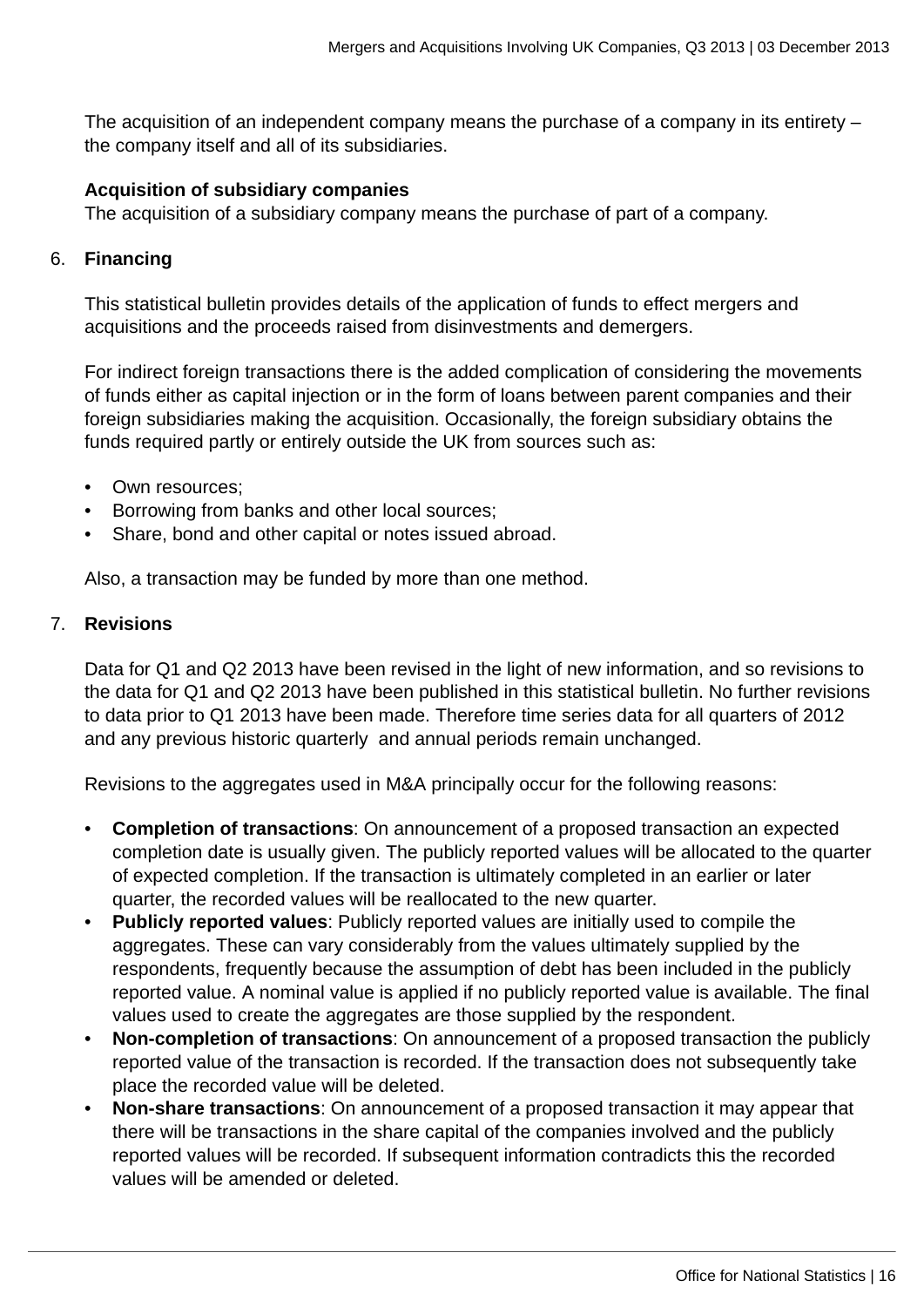- **Control**: On announcement of a proposed transaction it may appear that the transaction will give the purchasing company control of the purchased company, that is, a share ownership of greater than 50%. If subsequent information contradicts this the recorded values will be amended or deleted.
- **Revisions from respondents**: Very occasionally respondents revise the values that they have previously supplied to ONS. The revised values are those used to create the aggregates.

| <b>Europe</b> |                                                     |                           |                    |                                                     |
|---------------|-----------------------------------------------------|---------------------------|--------------------|-----------------------------------------------------|
|               | <b>EU</b>                                           | Austria                   | <b>Belgium</b>     | <b>Bulgaria</b>                                     |
|               |                                                     | Croatia                   | Cyprus             | Czech<br>Republic                                   |
|               |                                                     | Denmark                   | Estonia            | Finland                                             |
|               |                                                     | France                    | Germany            | Greece                                              |
|               |                                                     | Hungary                   | Irish Republic     | Italy                                               |
|               |                                                     | Latvia                    | Lithuania          | Luxembourg                                          |
|               |                                                     | Malta                     | <b>Netherlands</b> | Poland                                              |
|               |                                                     | Portugal                  | Romania            | Slovakia                                            |
|               |                                                     | Slovenia                  | Spain              | Sweden                                              |
|               |                                                     |                           |                    |                                                     |
|               | <b>Other</b><br><b>European</b><br><b>Countries</b> | Albania                   | Andorra            | <b>Belarus</b>                                      |
|               |                                                     | Bosnia and<br>Herzegovina | Faroe Islands      | Gibraltar                                           |
|               |                                                     | Iceland                   | Liechtenstein      | Macedonia,<br>the Former<br>Yugoslav<br>Republic of |
|               |                                                     | Moldova                   | Montenegro         | Norway                                              |
|               |                                                     | Russian<br>Federation     | San Marino         | Serbia                                              |
|               |                                                     | Switzerland               | Turkey             | <b>Ukraine</b>                                      |
|               |                                                     |                           |                    |                                                     |

## **Definitions of geographic and economic areas**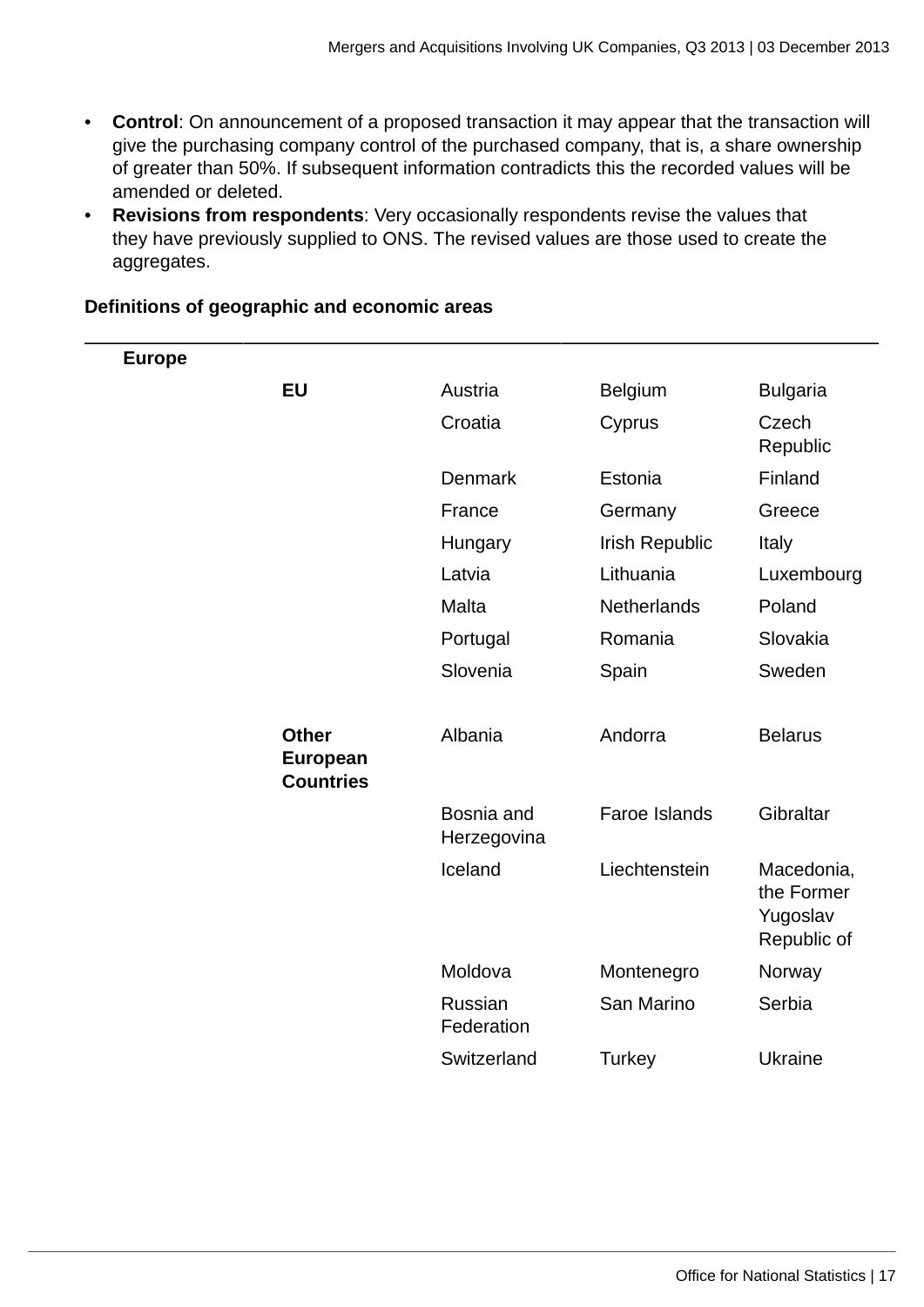|                     |                                          | <b>UK Offshore</b><br><b>Islands</b><br>(Guernsey,<br>Jersey, other<br>Channel<br><b>Islands &amp; Isle</b><br>of Man | <b>Vatican City</b><br><b>State</b> |                                         |
|---------------------|------------------------------------------|-----------------------------------------------------------------------------------------------------------------------|-------------------------------------|-----------------------------------------|
| <b>The Americas</b> |                                          |                                                                                                                       |                                     |                                         |
|                     | Anguilla                                 | Antigua &<br><b>Barbuda</b>                                                                                           | Argentina                           | Aruba                                   |
|                     | <b>Bahamas</b>                           | <b>Barbados</b>                                                                                                       | <b>Belize</b>                       | <b>Bermuda</b>                          |
|                     | <b>Bolivia</b>                           | Bonaire, Sint<br>Eustatius &<br>Saba                                                                                  | <b>Brazil</b>                       | <b>British Virgin</b><br><b>Islands</b> |
|                     | Canada                                   | Cayman<br><b>Islands</b>                                                                                              | Chile                               | Colombia                                |
|                     | Costa Rica                               | Cuba                                                                                                                  | Curacao                             | Dominica                                |
|                     | Dominican<br>Republic                    | Ecuador                                                                                                               | El Salvador                         | Falkland<br><b>Islands</b>              |
|                     | Greenland                                | Grenada                                                                                                               | Guatemala                           | Guyana                                  |
|                     | Haiti                                    | Honduras                                                                                                              | Jamaica                             | Mexico                                  |
|                     | Montserrat                               | Nicaragua                                                                                                             | Panama                              | Paraguay                                |
|                     | Peru                                     | St Kitts &<br><b>Nevis</b>                                                                                            | Saint Lucia                         | <b>Sint Maarten</b>                     |
|                     | <b>St Vincent</b><br>& the<br>Grenadines | Suriname                                                                                                              | Trinidad &<br>Tobago                | Turks &<br>Caicos<br><b>Islands</b>     |
|                     | Uruguay                                  | US Virgin<br><b>Islands</b>                                                                                           | <b>USA</b>                          | Venezuela                               |
| Asia                |                                          |                                                                                                                       |                                     |                                         |
|                     | Afghanistan                              | Armenia                                                                                                               | Azerbaijan                          | <b>Bahrain</b>                          |
|                     | Bangladesh                               | <b>Bhutan</b>                                                                                                         | <b>Brunei</b><br>Darussalam         | Burma/<br>Myanmar                       |
|                     | Cambodia                                 | China                                                                                                                 | Georgia                             | Hong Kong                               |
|                     | India                                    | Indonesia                                                                                                             | Iran                                | Iraq                                    |
|                     | <b>Israel</b>                            | Japan                                                                                                                 | Jordan                              | Kazakhstan                              |
|                     | Kuwait                                   | Kyrgyzstan                                                                                                            | Laos                                | Lebanon                                 |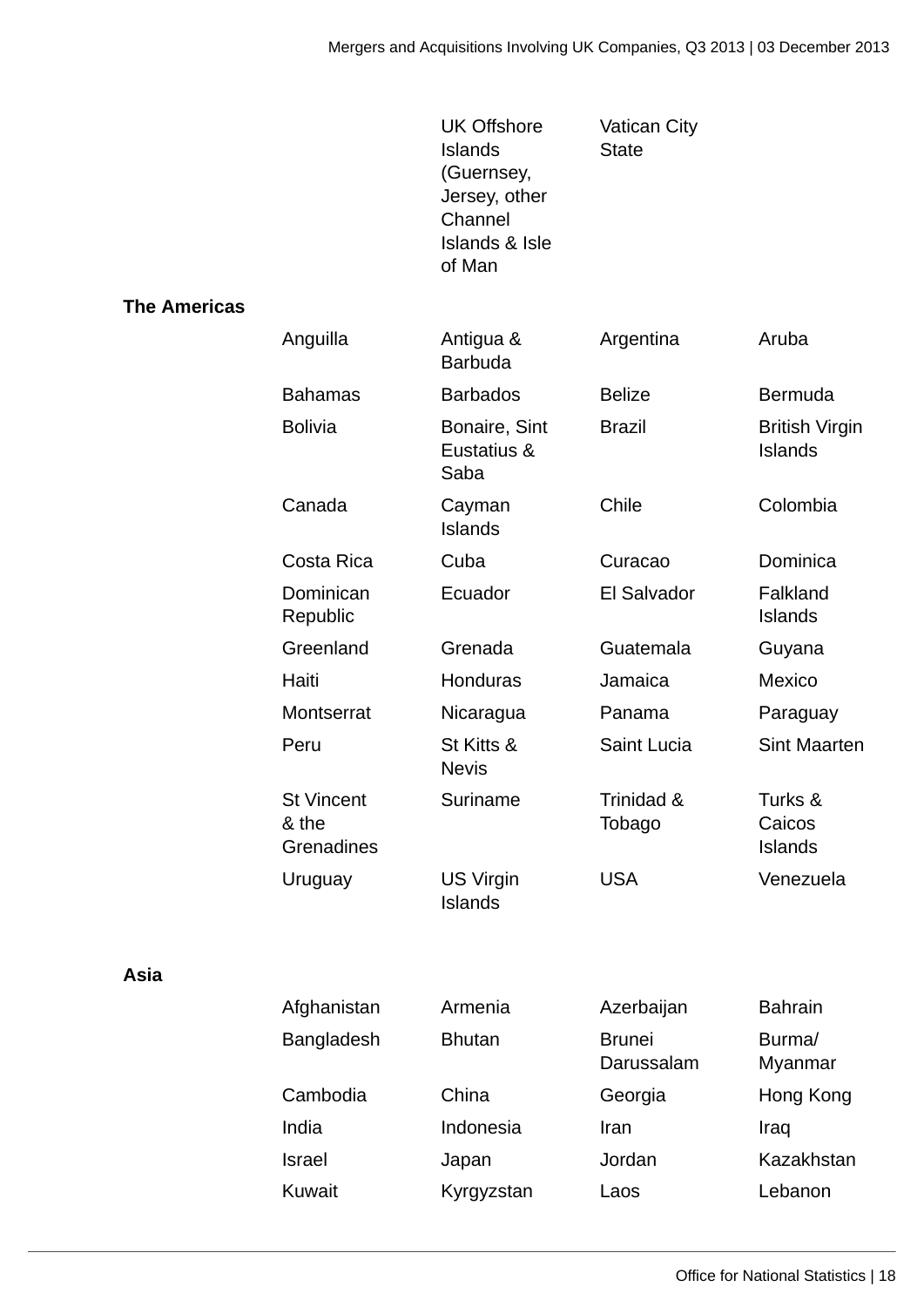|                                  | Macao                                      | Malaysia                              | <b>Maldives</b>                                           | Mongolia                                             |
|----------------------------------|--------------------------------------------|---------------------------------------|-----------------------------------------------------------|------------------------------------------------------|
|                                  | Nepal                                      | North Korea                           | Oman                                                      | Pakistan                                             |
|                                  | Palestinian<br><b>Territory</b>            | Philippines                           | Qatar                                                     | Saudi Arabia                                         |
|                                  | Singapore                                  | South Korea                           | Sri Lanka                                                 | Syria                                                |
|                                  | <b>Taiwan</b>                              | Tajikistan                            | Thailand                                                  | Timor - Leste                                        |
|                                  | Turkmenistan                               | <b>United Arab</b><br><b>Emirates</b> | Uzbekistan                                                | <b>Viet Nam</b>                                      |
|                                  | Yemen                                      |                                       |                                                           |                                                      |
|                                  |                                            |                                       |                                                           |                                                      |
| <b>Australasia &amp; Oceania</b> |                                            |                                       |                                                           |                                                      |
|                                  | American<br>Samoa                          | Antarctica                            | Australia                                                 | <b>Bouvet Island</b>                                 |
|                                  | Christmas<br>Island                        | Cocos<br>(Keeling)<br><b>Islands</b>  | Cook Islands                                              | French<br>Polynesia                                  |
|                                  | French<br>Southern<br>& Antarctic<br>Lands | Fiji                                  | Guam                                                      | <b>Heard Island</b><br>& Macdonald<br><b>Islands</b> |
|                                  | Kiribati                                   | Marshall<br><b>Islands</b>            | Micronesia,<br>Federated<br>States of                     | Nauru                                                |
|                                  | <b>New</b><br>Caledonia                    | New Zealand                           | <b>Niue</b>                                               | Norfolk Island                                       |
|                                  | Northern<br>Mariana<br><b>Islands</b>      | Palau                                 | Papua New<br>Guinea                                       | Pitcairn                                             |
|                                  | Samoa                                      | Solomon<br><b>Islands</b>             | South<br>Georgia<br>& South<br>Sandwich<br><b>Islands</b> | <b>Tokelau</b>                                       |
|                                  | Tonga                                      | Tuvalu                                | <b>US Minor</b><br>Outlying<br><b>Islands</b>             | Vanuatu                                              |
|                                  | Wallis &<br>Futuna                         |                                       |                                                           |                                                      |

**Africa**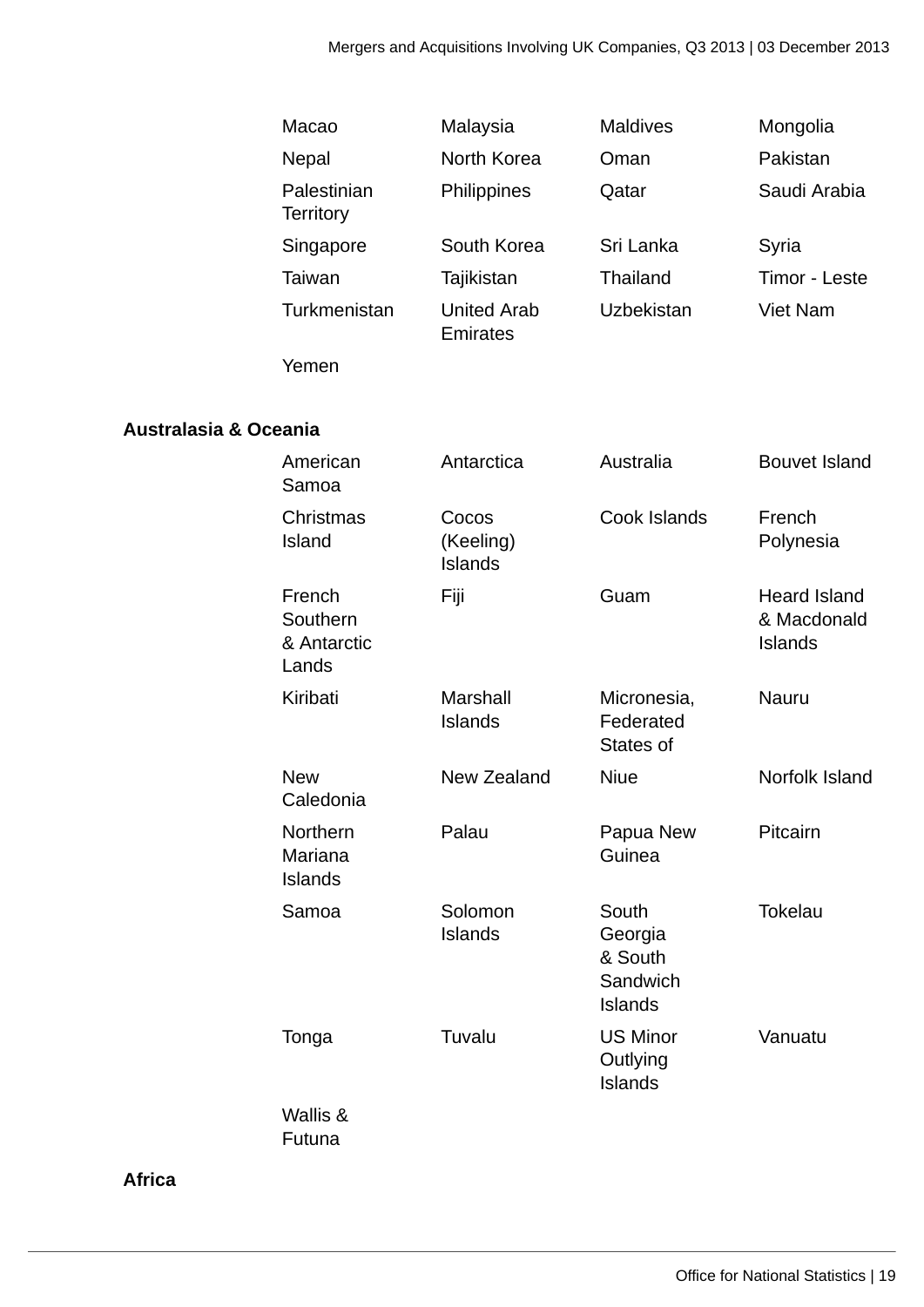| Algeria                                            | Angola                                            | <b>Benin</b>   | <b>Botswana</b>                                  |
|----------------------------------------------------|---------------------------------------------------|----------------|--------------------------------------------------|
| <b>British Indian</b><br>Ocean<br><b>Territory</b> | <b>Burkina Faso</b>                               | <b>Burundi</b> | Cameroon                                         |
| Cape Verde                                         | Central<br>African<br>Republic                    | Chad           | Comoros                                          |
| Congo                                              | Democratic<br>Republic of<br>the Congo<br>(Zaire) | Djibouti       | Egypt                                            |
| Equatorial<br>Guinea                               | Eritrea                                           | Ethiopia       | Gabon                                            |
| Gambia                                             | Ghana                                             | Guinea         | Guinea<br><b>Bissau</b>                          |
| <b>Ivory Coast</b><br>(Cote<br>d'Ivoire)           | Kenya                                             | Lesotho        | Liberia                                          |
| Libya                                              | Madagascar                                        | Malawi         | Mali                                             |
| Mauritania                                         | <b>Mauritius</b>                                  | Morocco        | Mozambique                                       |
| Namibia                                            | Niger                                             | Nigeria        | Rwanda                                           |
| Sao Tome &<br>Principe                             | Senegal                                           | Seychelles     | Sierra Leone                                     |
| Somalia                                            | South Africa                                      | South Sudan    | St Helena,<br>Ascension<br>& Tristan da<br>Cunha |
| Sudan                                              | Swaziland                                         | Tanzania       | <b>Togo</b>                                      |
| <b>Tunisia</b>                                     | Uganda                                            | Zambia         | Zimbabwe                                         |
|                                                    |                                                   |                |                                                  |

**Table source:** Office for National Statistics

## **Download table**

**XLS** [XLS format](http://www.ons.gov.uk:80/ons/rel/international-transactions/mergers-and-acquisitions-involving-uk-companies/q3-2013/prt-m-a-geog.xls) (40 Kb)

## **Data quality**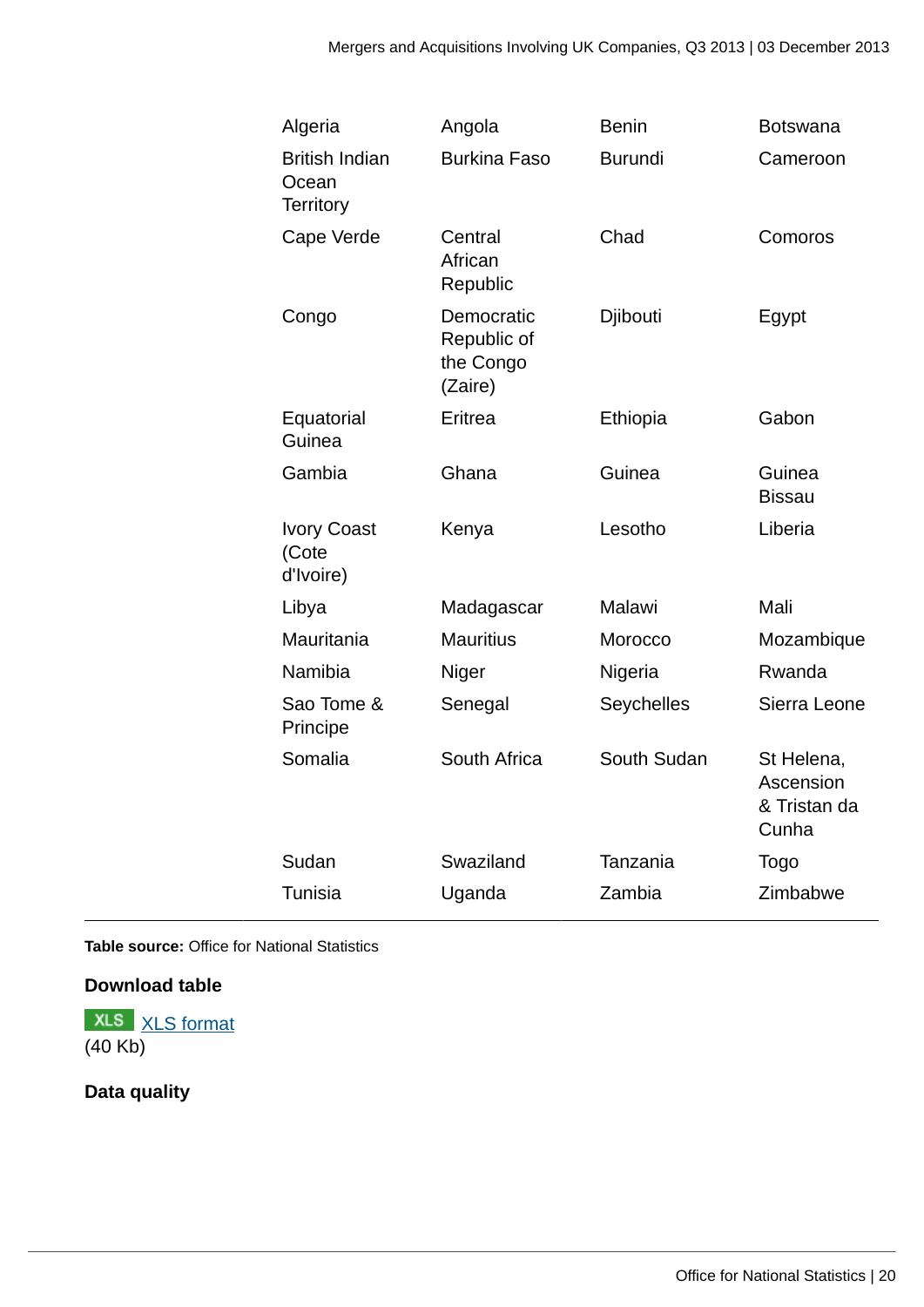|                                             |                                                             |                            |                                | £ million                                                   |
|---------------------------------------------|-------------------------------------------------------------|----------------------------|--------------------------------|-------------------------------------------------------------|
|                                             | Value in<br>Latest<br><b>Revised</b><br>Period (Q2<br>2013) | Average<br><b>Revision</b> | Average<br><b>Revision (%)</b> | Average<br>without<br><b>Regard to</b><br>Sign <sup>1</sup> |
| Value of<br>Outward<br>Acquisitions         | 561.0                                                       | 898.8                      | 160.2                          | 541.0                                                       |
| Value of<br>Outward<br><b>Disposals</b>     | 2,010.0                                                     | 549.8                      | 27.4                           | 733.8                                                       |
| Value of<br>Inward<br>Acquisitions          | 23,747.0                                                    | 219.2                      | 0.9                            | 284.0                                                       |
| Value of<br>Inward<br><b>Disposals</b>      | 531.0                                                       | 242.8                      | 45.7                           | 111.0                                                       |
| Value of<br>Domestic<br><b>Acquisitions</b> | 2,108.0                                                     | 421.0                      | 20.0                           | 489.3                                                       |

## **Table B: Average revisions over the previous five quarters**

#### **Table source:** Office for National Statistics

#### **Table notes:**

1. Average absolute revision.

## **Download table**

**XLS** [XLS format](http://www.ons.gov.uk:80/ons/rel/international-transactions/mergers-and-acquisitions-involving-uk-companies/q3-2013/prt-m-a-table-b.xls)  $(30 Kb)$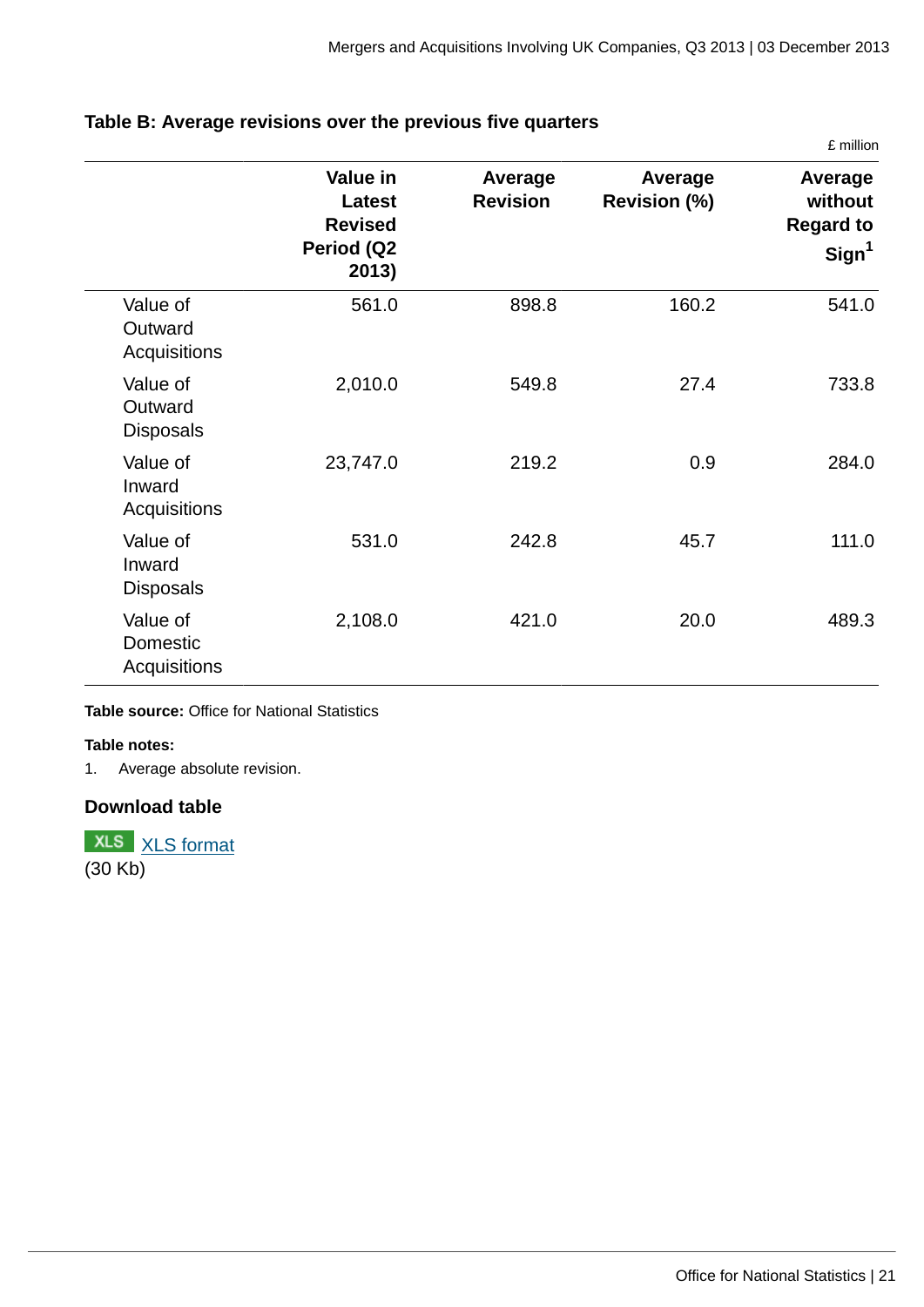|                                           | <b>Number in Latest</b><br><b>Revised Period (Q2</b><br>2013) | <b>Average Revision</b> |
|-------------------------------------------|---------------------------------------------------------------|-------------------------|
| Number of Outward<br>Acquisitions         | 12.0                                                          | 7.4                     |
| Number of Outward<br><b>Disposals</b>     | 12.0                                                          | 4.2                     |
| Number of Inward<br>Acquisitions          | 33.0                                                          | 5.6                     |
| Number of Inward<br><b>Disposals</b>      | 7.0                                                           | 1.0                     |
| <b>Number of Domestic</b><br>Acquisitions | 64.0                                                          | 10.2                    |

## **Table C: Average revisions over the previous five quarters**

**Table source:** Office for National Statistics

## **Download table**

**XLS** [XLS format](http://www.ons.gov.uk:80/ons/rel/international-transactions/mergers-and-acquisitions-involving-uk-companies/q3-2013/prt-m-a-table-c.xls) (29.5 Kb)

Analysing average revisions between provisional and final estimates can provide an indication of reliability in an initial statistic. Provisional statistics may be based on less information than is available for final statistics as they have been processed more quickly to meet the demand of customers. By looking at these average revisions it can help us determine whether revisions are being made consistently in one direction. For example, if early estimates are consistently under or overestimating the later figures. A test is subsequently performed on these average revisions to determine if they are statistically different from zero. Revisions that are not statistically significant imply that an average revision might be non-zero simply through random effects.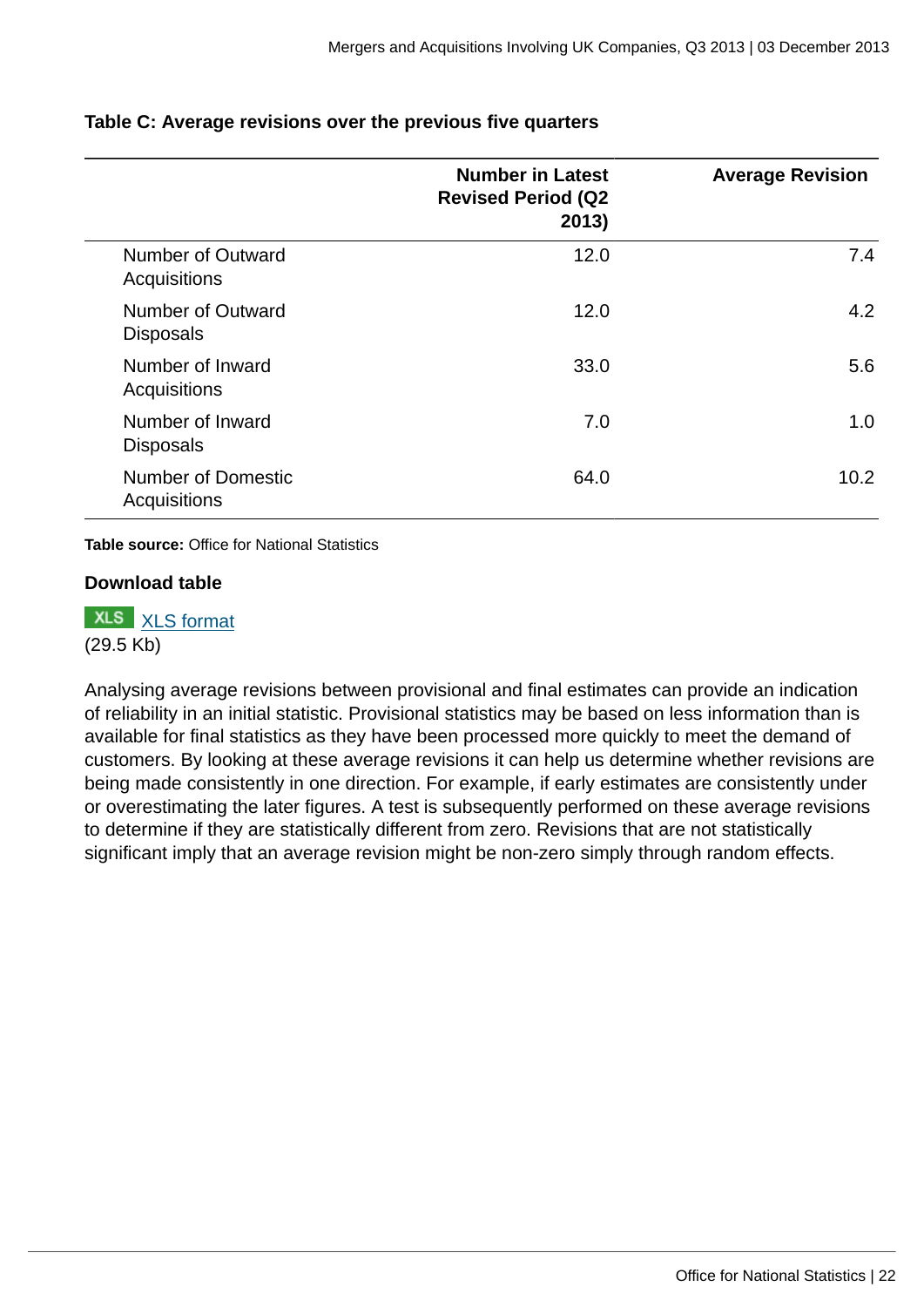#### 8. **Table D: Response Rates**

| <b>Cross-border mergers and acquisitions: Outward</b> |                                         |         |  |  |  |
|-------------------------------------------------------|-----------------------------------------|---------|--|--|--|
| Statistics of sample size – latest survey conducted:  |                                         |         |  |  |  |
| Reference period                                      | Q2 2013                                 | Q3 2013 |  |  |  |
| Response rate (%)                                     | 94.4                                    | 100     |  |  |  |
|                                                       |                                         |         |  |  |  |
| Cross-border mergers and acquisitions: Inward         |                                         |         |  |  |  |
| Statistics of sample size – latest survey conducted:  |                                         |         |  |  |  |
| Reference period                                      | Q <sub>2</sub> 2013                     | Q3 2013 |  |  |  |
| Response rate (%)                                     | 87.8                                    | 82.5    |  |  |  |
|                                                       |                                         |         |  |  |  |
|                                                       | Domestic mergers and acquisitions (DAM) |         |  |  |  |
| Statistics of sample size – latest survey conducted:  |                                         |         |  |  |  |
| Reference period                                      | Q <sub>2</sub> 2013                     | Q3 2013 |  |  |  |
| Response rate (%)                                     | 93.6                                    | 84.1    |  |  |  |

**Table source:** Office for National Statistics

#### **Table notes:**

1. Previous quarter has been revised, latest quarter is provisional.

## **Download table**

**XLS** [XLS format](http://www.ons.gov.uk:80/ons/rel/international-transactions/mergers-and-acquisitions-involving-uk-companies/q3-2013/prt-m-a-table-d.xls)

(30 Kb)

## 9. **Notes to Tables**

The deal identification threshold was increased at Q1 2010 to a value of £1.0 million from a previous value of £0.1 million. As a consequence there is a discontinuity in the value and number of deals reported from Q1 2010 onwards compared with previous periods.

Symbols used in the tables are:

.. Figure suppressed to avoid disclosure of information relating to individual enterprises.

– Nil or less than half the final digit shown.

The sum of constituent items in tables may not always agree exactly with the totals shown due to rounding.

## 10. **Office for National Statistics**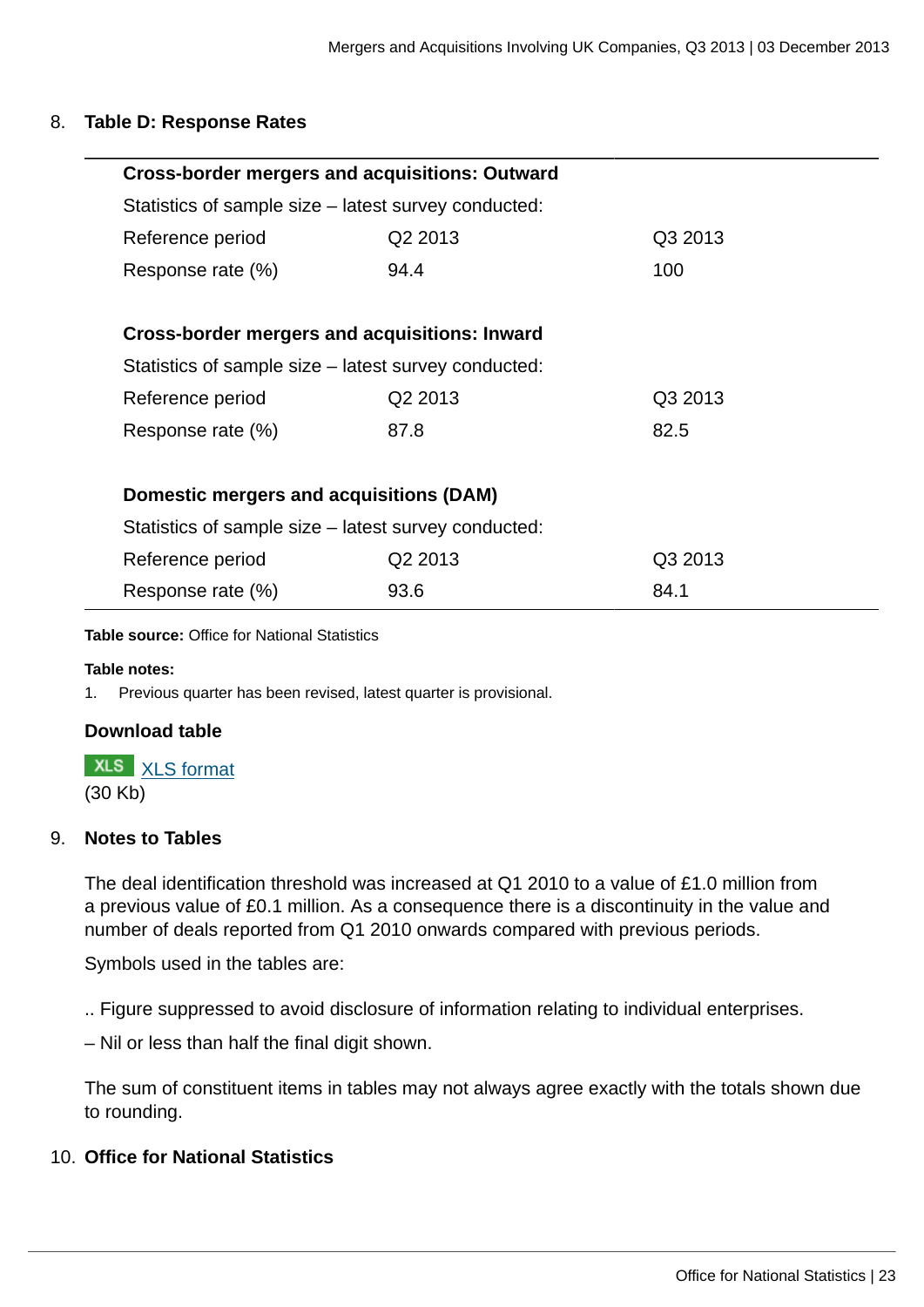The Office for National Statistics (ONS) is the executive office of the UK Statistics Authority, a non-ministerial department which reports directly to Parliament. ONS is the UK government's single largest statistical producer. It compiles information about the UK's society and economy, and provides the evidence-base for policy and decision-making, the allocation of resources, and public accountability. The Director General of ONS reports directly to the National Statistician who is the Authority's Chief Executive and the Head of the Government Statistical Service.

The UK Statistics Authority has reviewed this publication in its report: "[Assessment of](http://www.statisticsauthority.gov.uk/assessment/assessment/assessment-reports/assessment-report-164---statistics-on-international-transactions.pdf) [compliance with the Code of Practice for Official Statistics": Statistics of International](http://www.statisticsauthority.gov.uk/assessment/assessment/assessment-reports/assessment-report-164---statistics-on-international-transactions.pdf) [Transactions,](http://www.statisticsauthority.gov.uk/assessment/assessment/assessment-reports/assessment-report-164---statistics-on-international-transactions.pdf) which was published on 8 December 2011. This review recommended that the Mergers and Acquisitions estimates be designated as National Statistics, subject to ONS carrying out certain requirements. ONS met all of these requirements on 3 May 2013.

Designation can be broadly interpreted to mean that the statistics:

- meet identified user needs:
- are well explained and readily accessible;
- are produced according to sound methods, and
- are managed impartially and objectively in the public interest.

Once statistics have been designated as National Statistics it is a statutory requirement that the Code of Practice shall continue to be observed.

## 11. **Social media**

Follow ONS on [Twitter](http://www.ons.gov.uk:80/ons/external-links/social-media/twitter.html) **icon\_twitter**

E

and receive up to date information about our statistics.

Like ONS on [Facebook](http://www.ons.gov.uk:80/ons/external-links/social-media/index.html) **icon\_facebook**

## L£I

to receive our updates in your newsfeed and to post comments on our page.

Watch our videos on [YouTube.](http://www.ons.gov.uk:80/ons/external-links/social-media/youtube.html)

## 12. **The Government Statistical Service (GSS)**

The Government Statistical Service is a network of professional statisticians and their staff operating both within the Office for National Statistics and across more than 30 other government departments and agencies.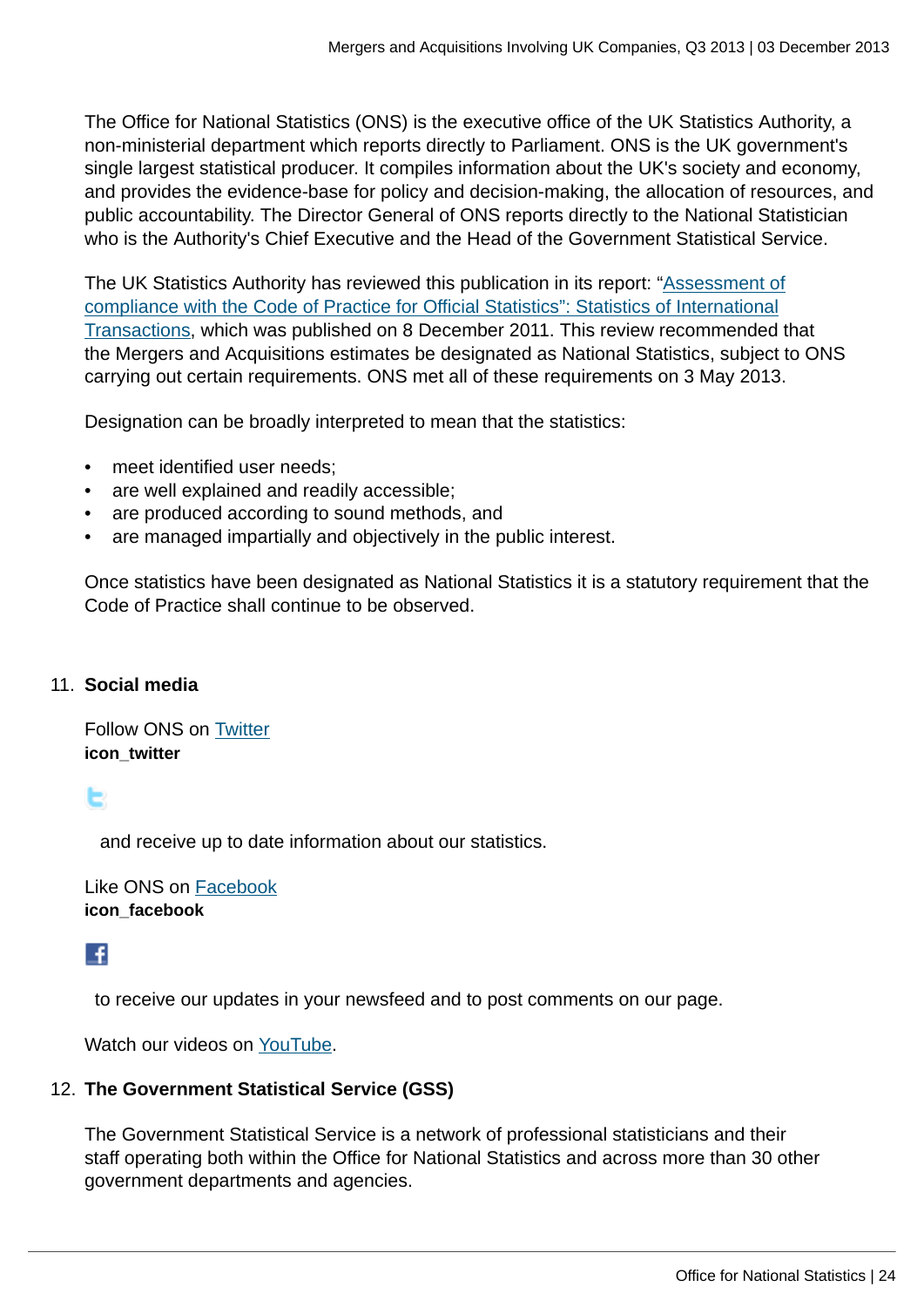## 13. **Government Statistical Service (GSS) business statistics**

To find out about other official business statistics, and choose the right data for your needs, use the [GSS Business Statistics Interactive User Guide](http://www.ons.gov.uk:80/ons/guide-method/understanding-ons-statistics/business-statistics---interactive-user-guide/index.html). By selecting your topics of interest, the tool will pinpoint publications that should be of interest to you, and provide you with links to more detailed information and the relevant statistical releases. It also offers guidance on which statistics are appropriate for different uses.

## 14. **Discussing ONS business statistics online**

There is a [Business and Trade Statistics](http://www.ons.gov.uk:80/ons/external-links/organisations/statsusernet/business-and-trade-statistics.html) community on the [StatsUserNet](http://www.ons.gov.uk:80/ons/external-links/organisations/statsusernet/statsusernet-home.html) website. StatsUserNet is the Royal Statistical Society's interactive site for users of official statistics. The community objectives are to promote dialogue and share information between users and producers of official business and trade statistics about the structure, content and performance of businesses within the UK. Anyone can join the discussions by registering via either of the links above.

#### 15. **Special events**

ONS has published commentary, analysis and policy on 'Special Events' which may affect statistical outputs. For full details visit the [Special Events](http://www.ons.gov.uk:80/ons/guide-method/method-quality/general-methodology/special-events-group/index.html) page on the ONS website.

#### 16. **Release policy**

All data in this release can be downloaded free of charge from the ONS website. Alternatively for low-cost tailored data call Online Services on +44 (0)845 601 3034 or email: [info@ons.gsi.gov.uk](mailto:info@ons.gsi.gov.uk)

Here are the instructions to obtain a full time series of data from the statistical bulletin or release pages:

- Select 'Data in this release';
- Select 'View datasets associated with this release';
- Select the latest release;
- Select 'Select series from this dataset';
- Select the reference table of interest;
- Select 'View series';
- Select the series of interest (Hint: for a custom download you can use SHIFT to select a range of series or CTRL to select multiple individual series);
- Select 'View selection';
- Select 'Download'.
- 17. Details of the policy governing the release of new data are available by visiting [www.statisticsauthority.gov.uk/assessment/code-of-practice/index.html](http://www.statisticsauthority.gov.uk/assessment/code-of-practice/index.html) or from the Media Relations Office email: [media.relations@ons.gsi.gov.uk](mailto:media.relations@ons.gsi.gov.uk)

These National Statistics are produced to high professional standards and released according to the arrangements approved by the UK Statistics Authority.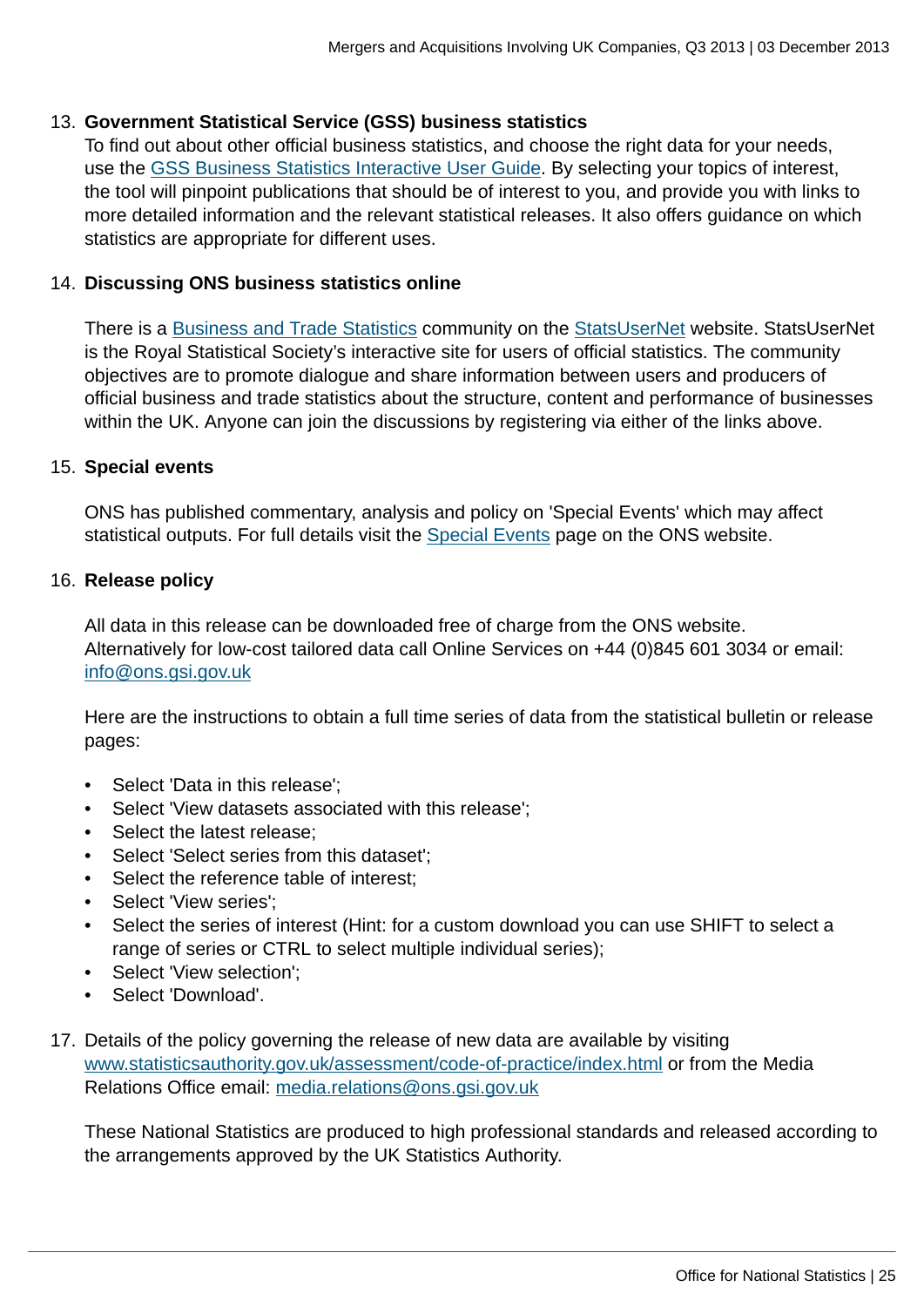## **Copyright**

© Crown copyright 2013

You may use or re-use this information (not including logos) free of charge in any format or medium, under the terms of the Open Government Licence. To view this licence, visit www.nationalarchives.gov.uk/doc/open-government-licence/ or write to the Information Policy Team, The National Archives, Kew, London TW9 4DU, or email: [psi@nationalarchives.gsi.gov.uk](mailto:psi@nationalarchives.gsi.gov.uk).

This document is also available on our website at [www.ons.gov.uk.](http://www.ons.gov.uk/)

## **Statistical contacts**

Ciara Williams +44 (0)1633 456455 Business

**Name Phone Department Email** Outputs and **Developments** Division

[m&a@ons.gsi.gov.uk](mailto:m&a@ons.gsi.gov.uk)

**Next Publication Date:** 04 March 2014

**Issuing Body:** Office for National Statistics

## **Media Contact Details:**

Telephone: 0845 604 1858 (8.30am-5.30pm Weekdays)

Emergency out of hours (limited service): 07867 906553

Email: [media.relations@ons.gsi.gov.uk](mailto:media.relations@ons.gsi.gov.uk)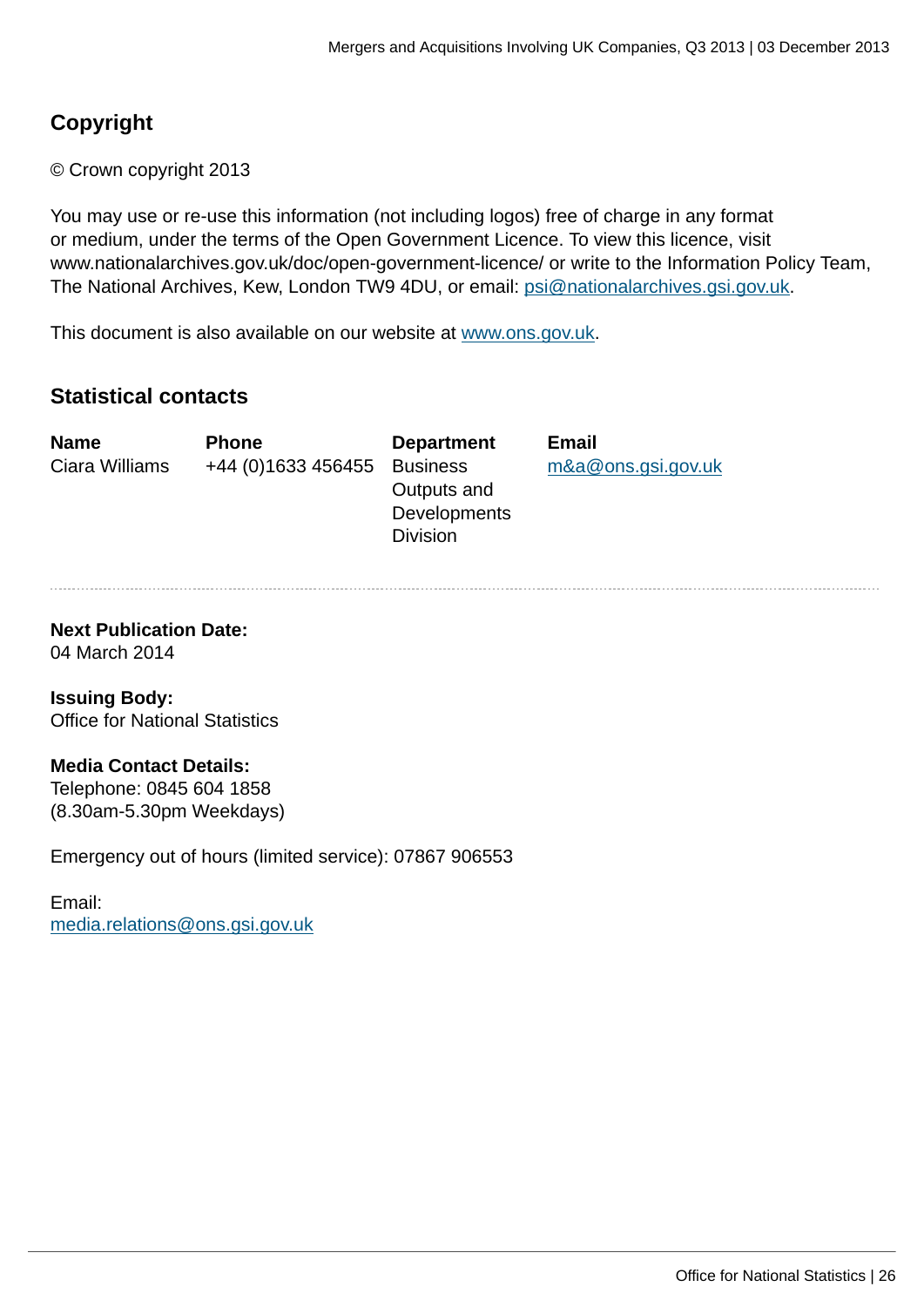|                      | Transactions abroad by UK companies |                  |                  |                      |                 |                   | Transactions in the UK by foreign companies <sup>1</sup> |                    |
|----------------------|-------------------------------------|------------------|------------------|----------------------|-----------------|-------------------|----------------------------------------------------------|--------------------|
|                      | Acquisitions                        |                  | <b>Disposals</b> |                      | Acquisitions    |                   | <b>Disposals</b>                                         |                    |
|                      | Number                              | Value            | Number           | Value                | Number          | Value             | Number                                                   | Value              |
|                      | CBAQ                                | CBBI             | CBAS             | <b>CBBT</b>          | CBAU            | CBCQ              | <b>CBAW</b>                                              | CBDB               |
| 2003                 | 243                                 | 20756            | 136              | 8643                 | 129             | 9 3 0 9           | 55                                                       | 3620               |
| 2004                 | 305                                 | 18709            | 118              | 5 4 8 5              | 178             | 29 9 28           | 54                                                       | 5514               |
| 2005                 | 365                                 | 32732            | 110              | 12 6 68              | 242             | 50 280            | 61                                                       | 8 3 8 7            |
| 2006                 | 405                                 | 37 412           | 89               | 21 214               | 259             | 77 750            | 55                                                       | 14 208             |
| 2007                 | 441                                 | 57814            | 104              | 10 221               | 269             | 82 121            | 66                                                       | 7 5 24             |
| 2008                 | 298                                 | 29 670           | 71               | 12 062               | 252             | 52 552            | 49                                                       | 5 1 3 9            |
| 2009                 | 118                                 | 10 148           | 37               | 5 1 0 1              | 112             | 31 984            | 38                                                       | 7820               |
| 2010                 | 199                                 | 12 4 14          | 73               | 11 411               | 212             | 36 643            | 58                                                       | 9891               |
| 2011                 | 286                                 | 50 234           | 80               | 14 111               | 237             | 32 967            | 69                                                       | 11748              |
| 2012                 | 122                                 | 17933            | 40               | $\ddot{\phantom{a}}$ | 161             | 17414             | 27                                                       | $\ldots$           |
| 2009 Q4              | 41                                  | 1019             | 10               | ٠.                   | 34              | 15 051            | 13                                                       | 2712               |
| 2010 Q1 <sup>2</sup> | 30                                  | 1 0 2 7          | 13               | 2790                 | 54              | 14 371            | 8                                                        | 332                |
| Q2                   | 49                                  | 2 2 9 3          | 18               | 866                  | 48              | 2 8 4 1           | 15                                                       | 1 0 9 2            |
| Q3                   | 54                                  | 5 3 0 8          | 18               | 4 1 8 9              | 59              | 12 4 05           | 19                                                       | 3 4 4 8            |
| Q <sub>4</sub>       | 66                                  | 3786             | 24               | 3566                 | 51              | 7 0 26            | 16                                                       | 5 0 1 9            |
| 2011 Q1              | 70                                  | 19848            | 18               | 3 2 6 8              | 54              | 5765              | 15                                                       | 925                |
| Q2                   | 75                                  | 10 982           | 19               | 3 1 1 0              | 68              | 9712              | 15                                                       | 6 102              |
| Q3                   | 77                                  | 6816             | 22               | 3620                 | 68              | 5 1 0 8           | 17                                                       | 1887               |
| Q <sub>4</sub>       | 64                                  | 12 5 8 8         | 21               | 4 1 1 3              | 47              | 12 3 8 2          | 22                                                       | 2 8 3 4            |
| 2012 Q1              | 25                                  | 772              | 8                | 2 1 2 2              | 51              | 4 2 3 5           | 8                                                        |                    |
| Q2                   | 41                                  | 6 2 4 3          | 14               | 1 3 7 5              | 48              | 2514              | $\overline{7}$                                           | $\ddotsc$          |
| Q3                   | 21                                  | 8 2 3 1          | $\overline{7}$   | 632                  | 39              | 8778              | 4                                                        |                    |
| Q <sub>4</sub>       | 35                                  | 2687             | 11               | $\ddot{\phantom{a}}$ | 23              | 1887              | 8                                                        | 1 1 5 0            |
| 2013 Q1              | $26^{\dagger}$                      | $1836^{\dagger}$ | 9                |                      | 19              | 3528              | 4                                                        | 89                 |
| Q2                   | 12                                  | 561              | $12^{\dagger}$   | 2010 <sup>†</sup>    | 33 <sup>†</sup> | $23747^{\dagger}$ | $7^{\dagger}$                                            | $531$ <sup>t</sup> |
| Q <sub>3</sub>       | $\ddotsc$                           | $\ldots$         | 3                | 358                  | 46              | 2 0 9 2           | $\overline{7}$                                           | 610                |

## **2 Mergers and acquisitions abroad by UK companies: source of funding**

£million Total 3 **Direct transactions** <sup>4</sup> Indirect transactions of which: Funds paid directly **Funded by loan** Funds raised<br>by UK parent from UK parent from CHC coally abroad by UK parent interest in the from UK parent Number Value Number Value Number Value Number Value CBAQ CBBI CBBU CBBV CBBW CBBX CBBY CBBZ 2003 243 20 756 161 13 043 54 5 422 47 2 291 2004 305 18 709 186 9 250 69 8 076 71 1 383 2005 365 32 732 239 20 234 69 5 511 83 6 987 2006 405 37 412 277 28 800 96 5 498 54 3 114 2007 441 57 814 289 34 880 105 14 814 66 8 120 2008 298 29 670 196 17 972 75 6 688 44 5 010 2009 118 10 148 97 7 456 17 2 530 11 162 2010 199 12 414 149 10 507 38 1 166 26 741 2011 286 50 234 223 36 912 47 4 999 35 8 323 2012 122 17 933 83 9 523 29 8 094 19 316

† Indicates earliest revision, if any.

Disclosive data indicated by ..

1 Includes acquisitions by foreign companies routed through their UK subsidiary companies

2 The deal identification threshold has been increased at Q1 2010 from £0.1m to £1.0m and as a consequence there is a discontinuity in the number of transactions reported.

3 Where a transaction is funded in more than one way, it is included in 'Number' in each method but only once in 'Total'. Therefore numbers may not sum exactly across the columns.

4 Transactions for which details about financing have not been confirmed are included amongst direct transactions. The figures are subsequently revised when details become available.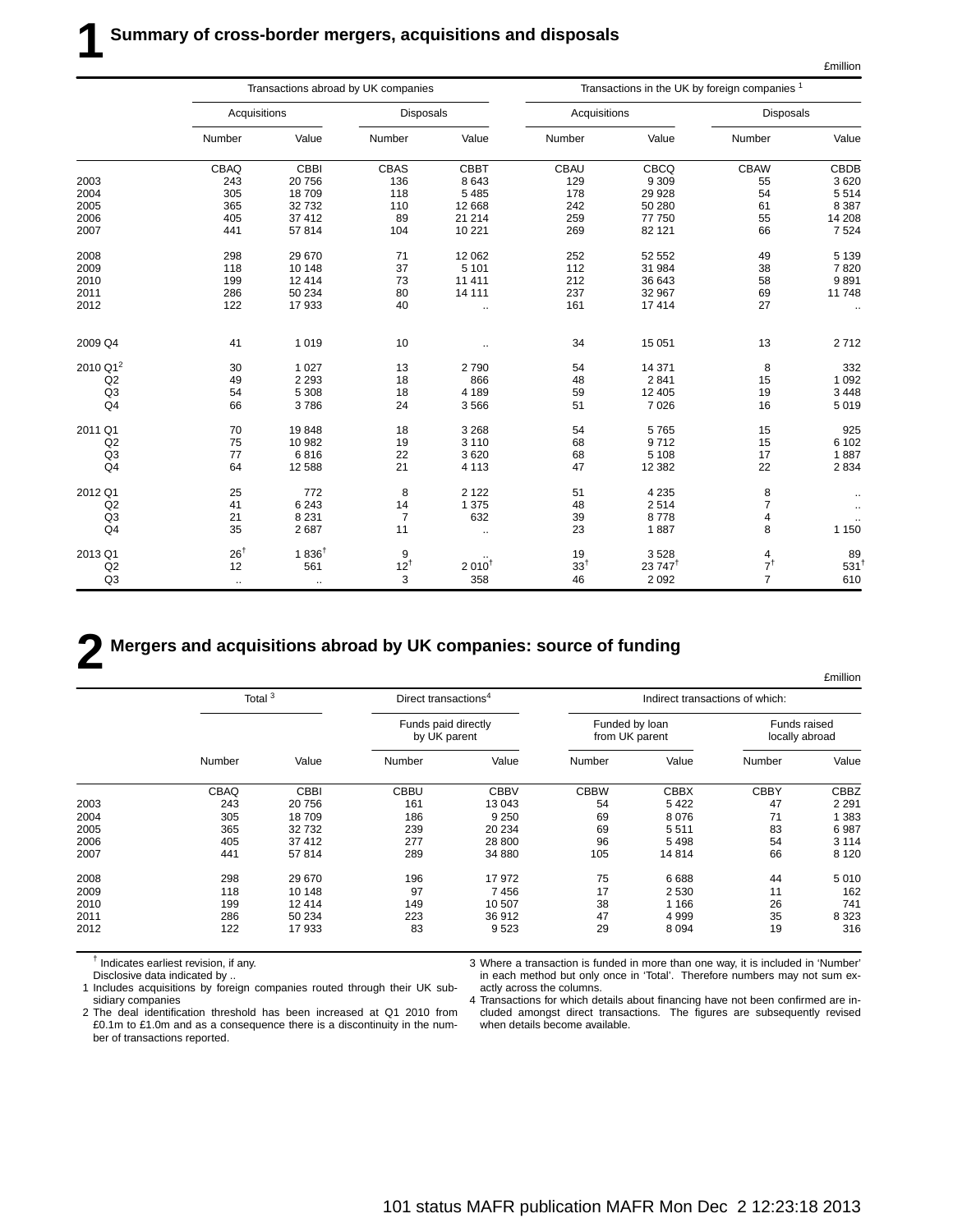## **3 Disposals abroad by UK companies: funds realised**

|      | Total <sup>1</sup> |             | Direct transactions <sup>2</sup>    |             |                                        | Indirect transactions of which: |                       |             |
|------|--------------------|-------------|-------------------------------------|-------------|----------------------------------------|---------------------------------|-----------------------|-------------|
|      |                    |             | Funds paid directly<br>to UK parent |             | Repayment of loan made<br>by UK parent |                                 | Funds retained abroad |             |
|      | Number             | Value       | Number                              | Value       | Number                                 | Value                           | Number                | Value       |
|      | <b>CBAS</b>        | <b>CBBT</b> | <b>CBCA</b>                         | <b>CBCB</b> | CBCC                                   | <b>CBCD</b>                     | <b>CBCE</b>           | <b>CBCF</b> |
| 2003 | 136                | 8643        | 105                                 | 6920        | 12                                     | 264                             | 28                    | 459         |
| 2004 | 118                | 5485        | 87                                  | 3 2 9 4     | 17                                     | 931                             | 21                    | 260         |
| 2005 | 110                | 12 668      | 85                                  | 6 5 3 0     | 13                                     | 923                             | 22                    | 5 2 1 5     |
| 2006 | 89                 | 21 214      | 65                                  | 17 602      | 20                                     | 860                             | 21                    | 1752        |
| 2007 | 104                | 10 221      | 87                                  | 7650        | 8                                      | 1 3 9 3                         | 20                    | 1 1 7 8     |
| 2008 | 71                 | 12 062      | 54                                  | 7 3 8 4     | 9                                      | 1 0 2 1                         | 15                    | 3657        |
| 2009 | 37                 | 5 1 0 1     | 33                                  | 4 1 9 8     |                                        | $\cdots$                        | 3                     | $\cdots$    |
| 2010 | 73                 | 11 411      | 59                                  | 8423        |                                        | 71                              | 15                    | 2917        |
| 2011 | 80                 | 14 111      | 66                                  | 12 533      | 6                                      | 598                             | 13                    | 980         |
| 2012 | 40                 | $\cdot$ .   | 30                                  | 5817        | 3                                      | $\cdots$                        | 11                    |             |
|      |                    |             |                                     |             |                                        |                                 |                       |             |

## **4 Mergers and acquisitions in the UK by foreign companies: source of funding**

|              |                        | Indirect transactions of which: |                                        | Direct transactions <sup>2</sup> |                                                 |             | Total <sup>1</sup> |      |
|--------------|------------------------|---------------------------------|----------------------------------------|----------------------------------|-------------------------------------------------|-------------|--------------------|------|
|              | Funds raised in the UK |                                 | Funded by loan<br>from foreign company |                                  | Funds paid directly to UK<br>by foreign company |             |                    |      |
| Value        | Number                 | Value                           | Number                                 | Value                            | Number                                          | Value       | Number             |      |
| <b>CBIC</b>  | CBIB                   | <b>CBIA</b>                     | <b>CBHZ</b>                            | <b>CBDD</b>                      | <b>CBDC</b>                                     | <b>CBCQ</b> | <b>CBAU</b>        |      |
| 3 2 9 8      | 34                     | 3 0 3 3                         | 37                                     | 2978                             | 76                                              | 9 3 0 9     | 129                | 2003 |
| 3504         | 36                     | 2897                            | 39                                     | 23 5 27                          | 128                                             | 29 9 28     | 178                | 2004 |
| 6708         | 45                     | 11 379                          | 61                                     | 32 193                           | 175                                             | 50 280      | 242                | 2005 |
| 18 049       | 57                     | 6 1 2 3                         | 63                                     | 53 578                           | 178                                             | 77 750      | 259                | 2006 |
| 12 705       | 63                     | 6941                            | 52                                     | 62 475                           | 200                                             | 82 121      | 269                | 2007 |
| 7712         | 53                     | 8739                            | 50                                     | 36 101                           | 179                                             | 52 552      | 252                | 2008 |
| $\cdot\cdot$ | 10                     | $\sim$                          | 20                                     | 21 091                           | 87                                              | 31 984      | 112                | 2009 |
| 1416         | 34                     | 1 687                           | 36                                     | 33 540                           | 161                                             | 36 643      | 212                | 2010 |
| 3 2 5 7      | 49                     | 12 598                          | 50                                     | 17 112                           | 158                                             | 32 967      | 237                | 2011 |
| 1538         | 35                     | 4 2 1 7                         | 48                                     | 11 659                           | 103                                             | 17414       | 161                | 2012 |

## **5 Disposals in the UK by foreign companies: funds realised**

|      |                    |             |                                          |             |                                        |                                 |                             | £million |  |  |  |  |
|------|--------------------|-------------|------------------------------------------|-------------|----------------------------------------|---------------------------------|-----------------------------|----------|--|--|--|--|
|      | Total <sup>1</sup> |             | Direct transactions <sup>2</sup>         |             |                                        | Indirect transactions of which: |                             |          |  |  |  |  |
|      |                    |             | Funds paid directly<br>to foreign parent |             | Repayment of loan to<br>foreign parent |                                 | Funds retained<br>in the UK |          |  |  |  |  |
|      | Number             | Value       | Number                                   | Value       | Number                                 | Value                           | Number                      | Value    |  |  |  |  |
|      | <b>CBAW</b>        | <b>CBDB</b> | <b>CBID</b>                              | <b>CBIE</b> | <b>CBIF</b>                            | <b>CBIG</b>                     | <b>CBIH</b>                 | CBII     |  |  |  |  |
| 2003 | 55                 | 3620        | 39                                       | 994         | $\cdots$                               | $\cdot$ .                       | $\cdots$                    | $\cdot$  |  |  |  |  |
| 2004 | 54                 | 5514        | 38                                       | 3564        | 9                                      | 369                             | 17                          | 1581     |  |  |  |  |
| 2005 | 61                 | 8 3 8 7     | 47                                       | 4659        | 10                                     | 488                             | 17                          | 2 2 4 0  |  |  |  |  |
| 2006 | 55                 | 14 208      | 39                                       | 6 2 4 6     | 12                                     | 923                             | 15                          | 6 0 3 9  |  |  |  |  |
| 2007 | 66                 | 7524        | 49                                       | 4 0 38      | 10                                     | 226                             | 25                          | 3 2 6 0  |  |  |  |  |
| 2008 | 49                 | 5 1 3 9     | 29                                       | 1 4 8 5     | 9                                      | 682                             | 15                          | 2972     |  |  |  |  |
| 2009 | 38                 | 7820        | 32                                       | 6572        |                                        |                                 |                             | 1 2 4 8  |  |  |  |  |
| 2010 | 58                 | 9891        | 43                                       | 4 9 61      | 5                                      | 928                             | 15                          | 4 0 0 2  |  |  |  |  |
| 2011 | 69                 | 11748       | 49                                       | 8589        | 9                                      | 1 1 9 0                         | 22                          | 1969     |  |  |  |  |
| 2012 | 27                 | $\cdots$    | 23                                       | 5821        | $\cdots$                               | $\cdots$                        | 6                           | 96       |  |  |  |  |

† Indicates earliest revision, if any.

Disclosive data indicated by ..

1 Where a transaction is funded in more than one way, it is included in 'Number' in each method but only once in 'Total'. Therefore numbers may not sum exactly across the columns.

2 Transactions for which details about financing have not been confirmed are included amongst direct transactions. The figures are subsequently revised when details become available.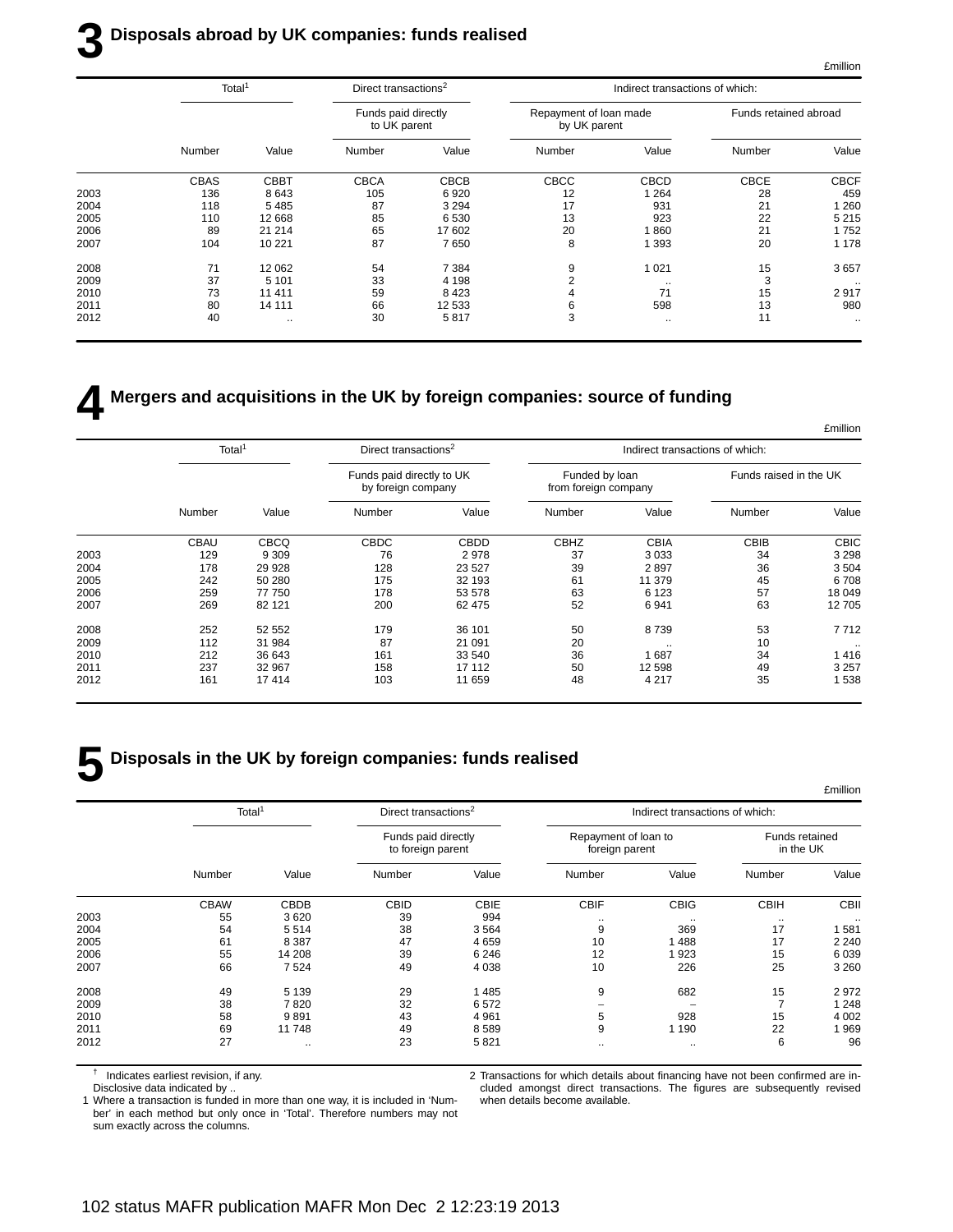|      |                    |             |             |         |                  |         |              |         |             | £million |
|------|--------------------|-------------|-------------|---------|------------------|---------|--------------|---------|-------------|----------|
|      | <b>World Total</b> |             | EU          |         | Other Europe     |         | Europe Total |         | USA         |          |
|      | Number             | Value       | Number      | Value   | Number           | Value   | Number       | Value   | Number      | Value    |
|      | CBAQ               | <b>CBBI</b> | <b>CBAY</b> | CBAZ    | HCK <sub>3</sub> | HCK4    | HCJ3         | HCJ4    | <b>CBBA</b> | CBBB     |
| 2005 | 365                | 32732       | 157         | 5056    | 18               | 1766    | 175          | 6822    | 112         | 15 683   |
| 2006 | 405                | 37 412      | 131         | 12 966  | 39               | 5962    | 170          | 18 928  | 138         | 7 3 4 8  |
| 2007 | 441                | 57814       | 170         | 7 3 9 7 | 29               | 1 0 6 2 | 199          | 8 4 5 9 | 115         | 21 676   |
| 2008 | 298                | 29 670      | 102         | 13613   | 29               | 1720    | 131          | 15 333  | 88          | 7 2 4 4  |
| 2009 | 118                | 10 148      | 36          | 1800    | 8                | 169     | 44           | 1969    | 34          | 3 2 5 0  |
| 2010 | 199                | 12 4 14     | 66          | 2979    | 18               | 471     | 84           | 3 4 5 0 | 53          | 6 2 2 3  |
| 2011 | 286                | 50 234      | 75          | 20 666  | 29               | 2760    | 104          | 23 4 26 | 83          | 9 3 4 2  |
| 2012 | 122                | 17933       | 34          | 7932    | 12               | 842     | 46           | 8774    | 41          | 5 3 8 4  |

|      |        | <b>Other Americas</b> |                  | Americas Total |                  | Asia  |                  | Australasia & Oceania |        | Africa    |  |
|------|--------|-----------------------|------------------|----------------|------------------|-------|------------------|-----------------------|--------|-----------|--|
|      | Number | Value                 | Number           | Value          | Number           | Value | Number           | Value                 | Number | Value     |  |
|      | HCL3   | HCL <sub>4</sub>      | HCM <sub>3</sub> | HCM4           | HCN <sub>3</sub> | HCN4  | HCO <sub>3</sub> | HCO <sub>4</sub>      | HCP3   | HCP4      |  |
| 2005 | 28     | 3 9 5 7               | 140              | 19 640         | 26               | 2893  | 14               | 738                   | 8      | 2639      |  |
| 2006 | 25     | $\cdot$ .             | 163              | $\cdot$ .      | 37               | 1643  | 14               | 692                   | 21     | $\ddotsc$ |  |
| 2007 | 38     | 25 040                | 153              | 46716          | 35               | 422   | 28               | 1 306                 | 26     | 911       |  |
| 2008 | 17     | 394                   | 105              | 7638           | 29               | 809   | 22               | 5 2 2 4               | 11     | 666       |  |
| 2009 |        | 1746                  | 41               | 4 9 9 6        | 14               | 964   | 13               | 609                   | 6      | 1 610     |  |
| 2010 | 20     | 918                   | 73               | 7 1 4 1        | 16               | 630   | 19               | 667                   |        | 526       |  |
| 2011 | 30     | 2410                  | 113              | 11 752         | 33               | 6807  | 16               | 7666                  | 19     | 583       |  |
| 2012 | 18     | 2640                  | 59               | 8 0 2 4        |                  | 458   | 5                | $\cdots$              | 5      | $\cdots$  |  |

## **6D** Area analysis of disposals abroad by UK companies

|      |                    |             |             |             |                  |                  |                  |          |                          | £million    |
|------|--------------------|-------------|-------------|-------------|------------------|------------------|------------------|----------|--------------------------|-------------|
|      | <b>World Total</b> |             | EU          |             | Other Europe     |                  | Europe Total     |          | <b>USA</b>               |             |
|      | Number             | Value       | Number      | Value       | Number           | Value            | Number           | Value    | Number                   | Value       |
|      | <b>CBAS</b>        | <b>CBBT</b> | <b>CBBJ</b> | <b>CBBK</b> | HCK <sub>5</sub> | HCK <sub>6</sub> | HCJ <sub>5</sub> | HCJ6     | <b>CBBL</b>              | <b>CBBM</b> |
| 2005 | 110                | 12 668      | 47          | 2059        | 11               | 109              | 58               | 2 1 6 8  | 24                       | 7033        |
| 2006 | 89                 | 21 214      | 33          | 3 1 9 8     |                  | 2019             | 40               | 5 2 1 7  | 25                       | 7 2 7 3     |
| 2007 | 104                | 10 221      | 44          | 3583        | 6                | 1 0 3 2          | 50               | 4615     | 28                       | 4654        |
| 2008 | 71                 | 12 062      | 30          | 3598        | 2                | $\cdot$ .        | 32               | $\cdots$ | 22                       | 6 1 9 7     |
| 2009 | 37                 | 5 1 0 1     | 15          | 2 1 3 4     | 3                | 64               | 18               | 2 1 9 8  | $\overline{\phantom{a}}$ | 1 277       |
| 2010 | 73                 | 11 411      | 27          | 1529        | 5                | 263              | 32               | 1792     | 15                       | 7465        |
| 2011 | 80                 | 14 111      | 32          | 4857        | 4                | 57               | 36               | 4914     | 18                       | 4715        |
| 2012 | 40                 | $\cdots$    |             |             | $\cdot$ .        | $\ddotsc$        | 17               | 2 7 6 4  |                          | 1038        |

|      | <b>Other Americas</b> |           | Americas Total   |                  | Asia             |                  | Australasia & Oceania |                  | Africa           |           |
|------|-----------------------|-----------|------------------|------------------|------------------|------------------|-----------------------|------------------|------------------|-----------|
|      | Number                | Value     | Number           | Value            | Number           | Value            | Number                | Value            | Number           | Value     |
|      | HCL <sub>5</sub>      | HCL6      | HCM <sub>5</sub> | HCM <sub>6</sub> | HCN <sub>5</sub> | HCN <sub>6</sub> | HCO <sub>5</sub>      | HCO <sub>6</sub> | HCP <sub>5</sub> | HCP6      |
| 2005 | c                     | $\cdots$  | 26               | $\cdot$ .        | 12               | 760              | 5                     | $\cdot$ .        | 9                | 460       |
| 2006 | 10                    | $\cdot$ . | 35               |                  | 9                | 8 0 8 5          |                       | 14               |                  |           |
| 2007 | 10                    | 195       | 38               | 4849             | 8                | 195              |                       | 533              | 5                | 29        |
| 2008 | 6                     | 1 0 3 3   | 28               | 7 2 3 0          |                  | 388              |                       | 234              |                  | $\cdots$  |
| 2009 | $\overline{2}$        | 536       | 9                | 1813             | 3                | $\ddotsc$        | 3                     | 1 0 0 2          | 4                | $\ddotsc$ |
| 2010 | 4                     | 897       | 19               | 8 3 6 2          | 11               | 117              | 5                     | 609              | 6                | 531       |
| 2011 | 9                     | 559       | 27               | 6 2 7 4          | 10               | $\cdot$ .        | ٠h                    | $\cdot$ .        | ◠                | $\cdot$ . |
| 2012 | 6                     | 2 1 8 9   | 13               | 3 2 2 7          | 2                | 1 220            | 3                     | $\cdot$ .        | 6                | 46        |

† Indicates earliest revision, if any.

Disclosive data indicated by ..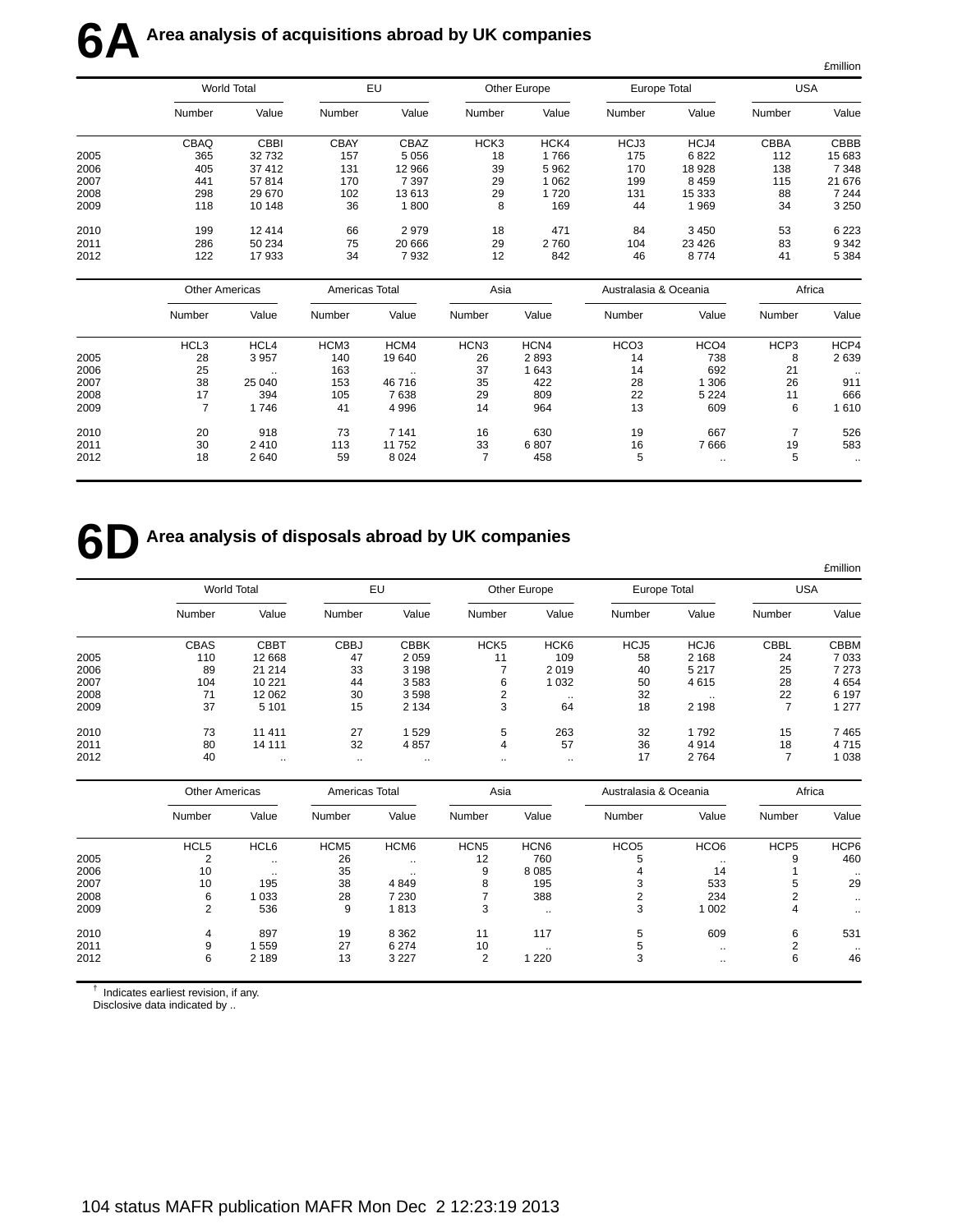|      |                       |             |                |             |        |              |                       |                  |                | £million         |
|------|-----------------------|-------------|----------------|-------------|--------|--------------|-----------------------|------------------|----------------|------------------|
|      | World Total           |             |                | EU          |        | Other Europe | Europe Total          |                  | <b>USA</b>     |                  |
|      | Number                | Value       | Number         | Value       | Number | Value        | Number                | Value            | Number         | Value            |
|      | <b>CBAU</b>           | <b>CBCQ</b> | <b>CBCG</b>    | <b>CBCH</b> | HCJ7   | HCJ8         | HCI7                  | HC <sub>18</sub> | <b>CBCI</b>    | <b>CBCJ</b>      |
| 2005 | 242                   | 50 280      | 89             | 23 907      | 24     | 3578         | 113                   | 27 485           | 73             | 11741            |
| 2006 | 259                   | 77 750      | 92             | 42 412      | 27     | 2619         | 119                   | 45 031           | 84             | 7 60 6           |
| 2007 | 269                   | 82 121      | 94             | 27 489      | 33     | 12 407       | 127                   | 39 896           | 79             | 14 270           |
| 2008 | 252                   | 52 552      | 85             | 17918       | 40     | 11 063       | 125                   | 28 981           | 74             | 8 2 6 9          |
| 2009 | 112                   | 31 984      | 32             | 15 277      | 19     | 3939         | 51                    | 19 216           | 31             | 11 594           |
| 2010 | 212                   | 36 643      | 47             | 3856        | 29     | 4079         | 76                    | 7935             | 85             | 19 124           |
| 2011 | 237                   | 32 967      | 69             | 6 2 3 8     | 23     | 1 3 9 5      | 92                    | 7633             | 87             | 21 489           |
| 2012 | 161                   | 17414       | 53             | 3533        | 21     | 1 0 9 4      | 74                    | 4 6 27           | 50             | 6 2 1 7          |
|      | <b>Other Americas</b> |             | Americas Total |             | Asia   |              | Australasia & Oceania |                  | Africa         |                  |
|      | Number                | Value       | Number         | Value       | Number | Value        | Number                | Value            | Number         | Value            |
|      | HCK7                  | HCK8        | HCL7           | HCL8        | HCM7   | HCM8         | HCN7                  | HCN <sub>8</sub> | HCO7           | HCO <sub>8</sub> |
| 2005 | 14                    | 6 1 2 6     | 87             | 17867       | 22     | $\ddotsc$    | 17                    | 3589             | 3              |                  |
| 2006 | 14                    | 3 2 6 8     | 98             | 10874       | 24     | 14 017       | 13                    | $\ddotsc$        | 5              |                  |
| 2007 | 28                    | 5 2 4 5     | 107            | 19515       | 19     | 15 4 90      | 13                    | 6 900            | 3              | 320              |
| 2008 | 16                    | 9 3 0 7     | 90             | 17 576      | 26     | 4839         | $\overline{7}$        | $\ddotsc$        | 4              |                  |
| 2009 | 14                    | 886         | 45             | 12 480      | 12     | 199          | 4                     | 89               |                |                  |
| 2010 | 30                    | 5 1 5 6     | 115            | 24 280      | 16     | 4 2 1 0      | 3                     | 14               | $\overline{c}$ | 204              |
| 2011 | 22                    | 1690        | 109            | 23 179      | 18     | 1 3 6 7      | 14                    | 762              | 4              | 26               |
| 2012 | 21                    | 4 2 5 6     | 71             | 10 473      | 12     | 2 2 7 7      | $\overline{1}$        | $\ddotsc$        | 3              | $\ddotsc$        |

## **7D** Area analysis of disposals in the UK by foreign companies

|      |                    |             |             |             |              |                  |                  |               |             | <b>£million</b> |
|------|--------------------|-------------|-------------|-------------|--------------|------------------|------------------|---------------|-------------|-----------------|
|      | <b>World Total</b> |             | EU          |             | Other Europe |                  | Europe Total     |               | <b>USA</b>  |                 |
|      | Number             | Value       | Number      | Value       | Number       | Value            | Number           | Value         | Number      | Value           |
|      | <b>CBAW</b>        | <b>CBDB</b> | <b>CBCR</b> | <b>CBCS</b> | HCJ9         | HCK <sub>2</sub> | HC <sub>19</sub> | HCJ2          | <b>CBCT</b> | <b>CBCU</b>     |
| 2005 | 61                 | 8 3 8 7     | 27          | 1873        | 8            | 516              | 35               | 2 3 8 9       | 15          | 4736            |
| 2006 | 55                 | 14 208      | 16          | 8670        | 5            |                  | 21               | $\sim$ $\sim$ | 22          | 953             |
| 2007 | 66                 | 7524        | 12          | 2851        | 4            | $\cdot$ .        | 16               | $\cdots$      | 31          | 3 0 6 3         |
| 2008 | 49                 | 5 1 3 9     | 18          | 2628        | 9            | 447              | 27               | 3075          | 12          | 359             |
| 2009 | 38                 | 7820        | 12          | 1 370       | 6            | $\cdot$ .        | 18               | $\cdots$      | 10          | 4648            |
| 2010 | 58                 | 9891        | 19          | 6722        | 10           | 271              | 29               | 6993          | 15          | 1 2 1 6         |
| 2011 | 69                 | 11748       | 26          | 6 5 3 9     | 9            | 394              | 35               | 6933          | 18          | 2993            |
| 2012 | 27                 | $\sim$      | 11          | 1 0 5 4     |              | $\cdot$ .        | 18               | $\cdots$      | 4           | $\cdot$ .       |

|      | <b>Other Americas</b> |                  | Americas Total   |                  | Asia             |                  | Australasia & Oceania |                  | Africa           |                          |
|------|-----------------------|------------------|------------------|------------------|------------------|------------------|-----------------------|------------------|------------------|--------------------------|
|      | Number                | Value            | Number           | Value            | Number           | Value            | Number                | Value            | Number           | Value                    |
|      | HCK <sub>9</sub>      | HCL <sub>2</sub> | HCL <sub>9</sub> | HCM <sub>2</sub> | HCM <sub>9</sub> | HCN <sub>2</sub> | HCN <sub>9</sub>      | HCO <sub>2</sub> | HCO <sub>9</sub> | HCP <sub>2</sub>         |
| 2005 | 3                     |                  | 18               | 4 7 3 6          | -3               | $\cdot$ .        | 4                     | 1 2 4 2          |                  | $\cdot$ .                |
| 2006 | 3                     | 1703             | 25               | 3656             | 6                | 204              |                       | $\cdot$ .        |                  |                          |
| 2007 | 13                    | 701              | 44               | 3764             |                  | $\ddotsc$        |                       | $\ddotsc$        |                  |                          |
| 2008 | 4                     | $\cdot$ .        | 16               | $\cdot$ .        |                  | $\cdot$ .        |                       | $\cdot$ .        | っ                | 93                       |
| 2009 | 4                     | 42               | 14               | 4690             |                  | $\cdot$ .        |                       | $\sim$ $\sim$    | 3                | $\overline{\phantom{a}}$ |
| 2010 | 8                     | 642              | 23               | 1858             | 3                | 1 0 3 3          | 3                     |                  |                  |                          |
| 2011 | 6                     | 687              | 24               | 3680             | 8                | $\cdot$ .        |                       | $\ddotsc$        |                  |                          |
| 2012 | 3                     | $\cdot$ .        |                  | 3601             |                  | $\cdot$ .        |                       |                  | $\cdot$ .        |                          |

 $<sup>†</sup>$  Indicates earliest revision, if any</sup>

Disclosive data indicated by ..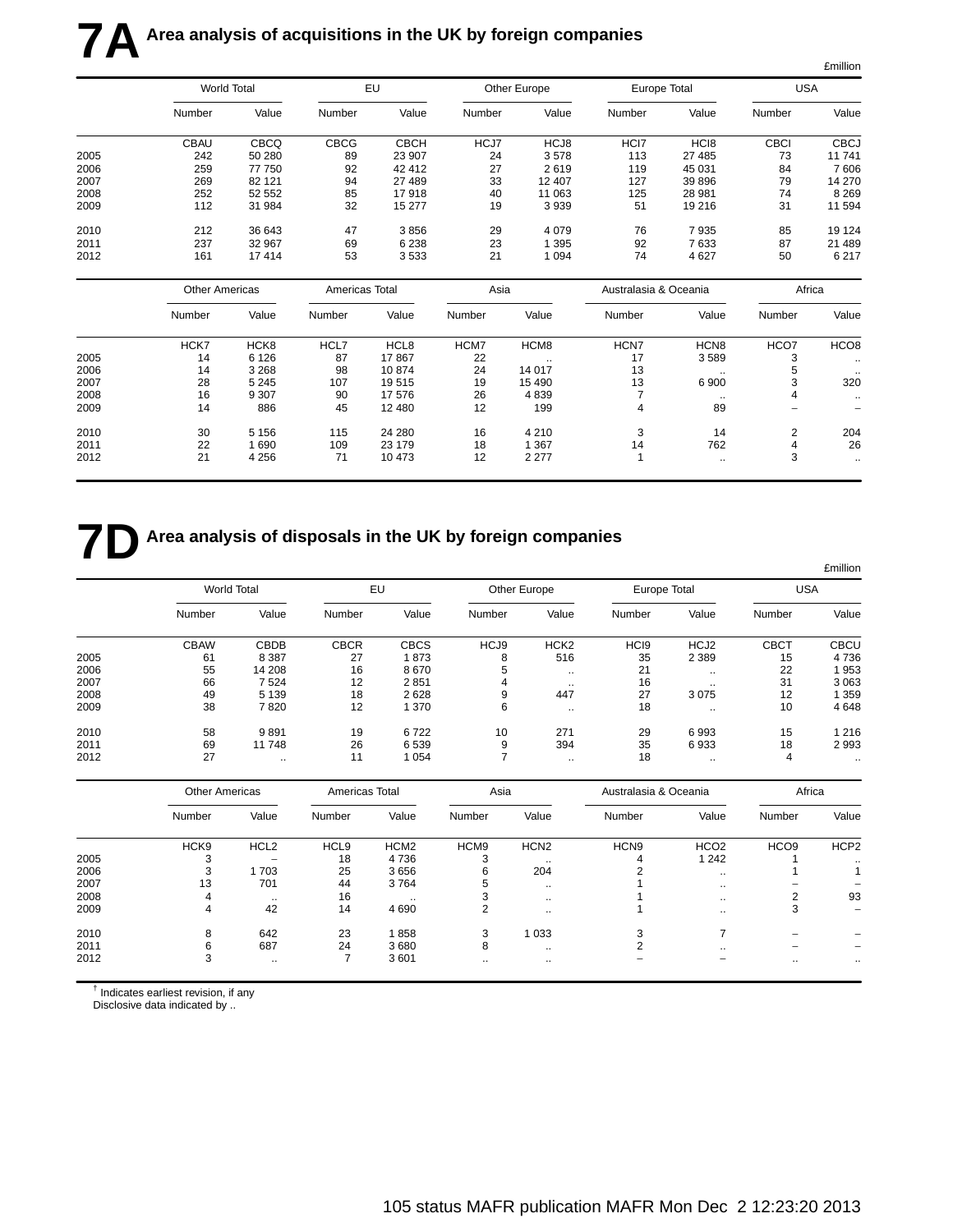|                      | Total all mergers and<br>acquisitions |                   | Mergers and acquisitions of<br>independent companies |                             | Sales of subsidiaries<br>between company groups |                 |
|----------------------|---------------------------------------|-------------------|------------------------------------------------------|-----------------------------|-------------------------------------------------|-----------------|
|                      | Number                                | Value             | Number                                               | Value                       | Number                                          | Value           |
|                      | AIHA                                  | <b>DUCM</b>       | <b>DWVH</b>                                          | <b>HIKB</b>                 | <b>DWVL</b>                                     | <b>HIKC</b>     |
| 2003                 | 558                                   | 18 679            | 392                                                  | 10 954                      | 166                                             | 7725            |
| 2004                 | 741                                   | 31 408            | 577                                                  | 22 882                      | 164                                             | 8526            |
| 2005                 | 769                                   | 25 134            | 604                                                  | 16 276                      | 165                                             | 8858            |
| 2006                 | 779                                   | 28 511            | 628                                                  | 20 180                      | 151                                             | 8 3 3 1         |
| 2007                 | 869                                   | 26 778            | 698                                                  | 19779                       | 171                                             | 6999            |
| 2008                 | 558                                   | 36 469            | 445                                                  | 33 469                      | 113                                             | 3 0 0 0         |
| 2009                 | 286                                   | 12 195            | 198                                                  | 11 455                      | 88                                              | 740             |
| 2010                 | 325                                   | 12 605            | 243                                                  | 7775                        | 82                                              | 4 8 3 0         |
| 2011                 | 373                                   | 8089              | 276                                                  | 5 2 6 5                     | 97                                              | 2 8 2 4         |
| 2012                 | 266                                   | 3413              | 216                                                  | 2 5 3 6                     | 50                                              | 877             |
| 2009 Q4              | 77                                    | 1 3 7 4           | 55                                                   | 1 1 5 2                     | 22                                              | 222             |
| 2010 Q1 <sup>1</sup> | 67                                    | 1 3 6 1           | 50                                                   | 825                         | 17                                              | 536             |
| Q2                   | 95                                    | 2 0 3 2           | 70                                                   | 1 2 7 2                     | 25                                              | 760             |
| Q <sub>3</sub>       | 80                                    | 2949              | 58                                                   | 2017                        | 22                                              | 932             |
| Q4                   | 83                                    | 6 2 6 3           | 65                                                   | 3661                        | 18                                              | 2 602           |
| 2011 Q1              | 76                                    | 1500              | 51                                                   | 829                         | 25                                              | 671             |
| Q2                   | 94                                    | 3 3 4 6           | 75                                                   | 2571                        | 19                                              | 775             |
| Q <sub>3</sub>       | 97                                    | 1 4 5 2           | 71                                                   | 941                         | 26                                              | 511             |
| Q4                   | 106                                   | 1791              | 79                                                   | 924                         | 27                                              | 867             |
| 2012 Q1              | 62                                    | 1 0 7 0           | 49                                                   | 871                         | 13                                              | 199             |
| Q2                   | 81                                    | 1 0 4 1           | 65                                                   | 695                         | 16                                              | 346             |
| Q <sub>3</sub>       | 62                                    | 610               | 55                                                   | 510                         | $\overline{7}$                                  | 100             |
| Q4                   | 61                                    | 692               | 47                                                   | 460                         | 14                                              | 232             |
| 2013 Q1              | 38                                    | 2773              | 23                                                   | $593$<br>1 793 <sup>†</sup> | 15                                              | 2 180           |
| Q2                   | $64^{\dagger}$                        | $2 108^{\dagger}$ | $51^{\dagger}$                                       |                             | $13^{1}$                                        | $315^{\dagger}$ |
| Q <sub>3</sub>       | 60                                    | 820               | 48                                                   | 742                         | 12                                              | 78              |

## **9 Mergers and acquisitions in the UK by UK companies: category of expenditure**

|                                                   |                                                               |                                                       |                                                           |                                                     |                                                 |                                                |                                                   | <b>£million</b>                                                |
|---------------------------------------------------|---------------------------------------------------------------|-------------------------------------------------------|-----------------------------------------------------------|-----------------------------------------------------|-------------------------------------------------|------------------------------------------------|---------------------------------------------------|----------------------------------------------------------------|
|                                                   |                                                               |                                                       | Expenditure                                               |                                                     |                                                 |                                                | Percentage of expenditure                         |                                                                |
|                                                   |                                                               |                                                       | Cash                                                      |                                                     |                                                 |                                                |                                                   |                                                                |
|                                                   | Total                                                         | Independent<br>companies                              | Subsidiaries                                              | <b>Issues of</b><br>ordinary<br>shares <sup>2</sup> | Issues of fixed<br>interest<br>securities $^2$  | Cash                                           | Issues of<br>ordinary shares                      | Issues of fixed<br>interest<br>securities                      |
| 2003<br>2004<br>2005<br>2006<br>2007              | <b>DUCM</b><br>18 679<br>31 408<br>25 134<br>28 511<br>26 778 | <b>DWVW</b><br>8 9 5 6<br>12 080<br>13 4 25<br>13 671 | <b>DWVX</b><br>7 1 8 3<br>7822<br>8510<br>8 1 3 1<br>6507 | <b>AIHD</b><br>1 667<br>10 338<br>2768<br>4 9 0 9   | AIHE<br>873<br>1 1 6 8<br>431<br>335<br>1 6 9 1 | <b>DWVY</b><br>86<br>63<br>87<br>$\cdot$<br>76 | <b>DWVZ</b><br>9<br>33<br>11<br>$\sim$<br>18      | <b>DWWA</b><br>5<br>4<br>$\overline{2}$<br>$\overline{2}$<br>6 |
| 2008<br>2009<br>2010<br>2011<br>2012              | 36 469<br>12 195<br>12 605<br>8 0 8 9<br>3 4 1 3              | 31 333<br>2 9 3 7<br>6 175<br>4 4 3 2<br>1937         | 2851<br>709<br>4520<br>2667<br>789                        | 1910<br>8 4 3 5<br>1 5 6 0<br>719<br>419            | 375<br>114<br>350<br>271<br>268                 | 94<br>$\overline{30}$<br>85<br>87<br>82        | 5<br>69<br>12<br>10<br>10                         | 3<br>4<br>8                                                    |
| 2009 Q4                                           | 1 3 7 4                                                       | 1 0 6 6                                               | 217                                                       | 45                                                  | 46                                              | 94                                             | 3                                                 | 3                                                              |
| 2010 Q1<br>Q2<br>Q <sub>3</sub><br>Q <sub>4</sub> | 1 3 6 1<br>2 0 3 2<br>2949<br>6 2 6 3                         | 765<br>986<br>1 1 6 5<br>3 2 5 9                      | 525<br>714<br>814<br>2 4 6 7                              | 58<br>275<br>839<br>388                             | 13<br>57<br>131<br>149                          | 95<br>$\frac{83}{68}$<br>92                    | 4<br>14<br>28<br>6                                | 1<br>3<br>4<br>$\overline{2}$                                  |
| 2011 Q1<br>Q2<br>Q <sub>3</sub><br>Q <sub>4</sub> | 1 500<br>3 3 4 6<br>1 4 5 2<br>1791                           | 552<br>2 3 5 5<br>828<br>697                          | 651<br>704<br>462<br>850                                  | 240<br>204<br>75<br>200                             | 57<br>83<br>87<br>44                            | 80<br>92<br>89<br>87                           | 16<br>$\begin{array}{c} 6 \\ 5 \end{array}$<br>11 | $\frac{4}{2}$<br>6<br>$\overline{2}$                           |
| 2012 Q1<br>Q2<br>Q <sub>3</sub><br>Q <sub>4</sub> | 1 0 7 0<br>1 0 4 1<br>610<br>692                              | 518<br>575<br>409<br>435                              | 199<br>269<br>100<br>221                                  | 323<br>54<br>8<br>34                                | 30<br>143<br>$\frac{93}{2}$                     | 67<br>81<br>84<br>95                           | $\begin{array}{c} 30 \\ 5 \\ 1 \end{array}$<br>5  | 3<br>14<br>15<br>$\overline{\phantom{0}}$                      |
| 2013 Q1<br>Q2<br>Q <sub>3</sub>                   | 2773<br>2 108<br>820                                          | $567$<br>1 682 <sup>†</sup><br>502                    | 2 1 6 4<br>$298$ <sup>1</sup><br>74                       | $78^{\dagger}$<br>227                               | $50^{\dagger}$<br>17                            | $94^{\dagger}$<br>70                           | $4^{\dagger}$<br>28                               | $\frac{2}{2}$                                                  |

 $<sup>†</sup>$  Indicates earliest revision, if any</sup> Disclosive data are indicated with .. 1 The deal identification threshold has been increased from q1 2010 from £0.1m to £1.0m and as a consequence there is a discontinuity in the number of transactions reported.

£million

106 status MAFR publication MAFR Mon Dec 2 12<sup>2</sup>23:20<sup>to</sup>2013<sup>to company as payment.</sup>